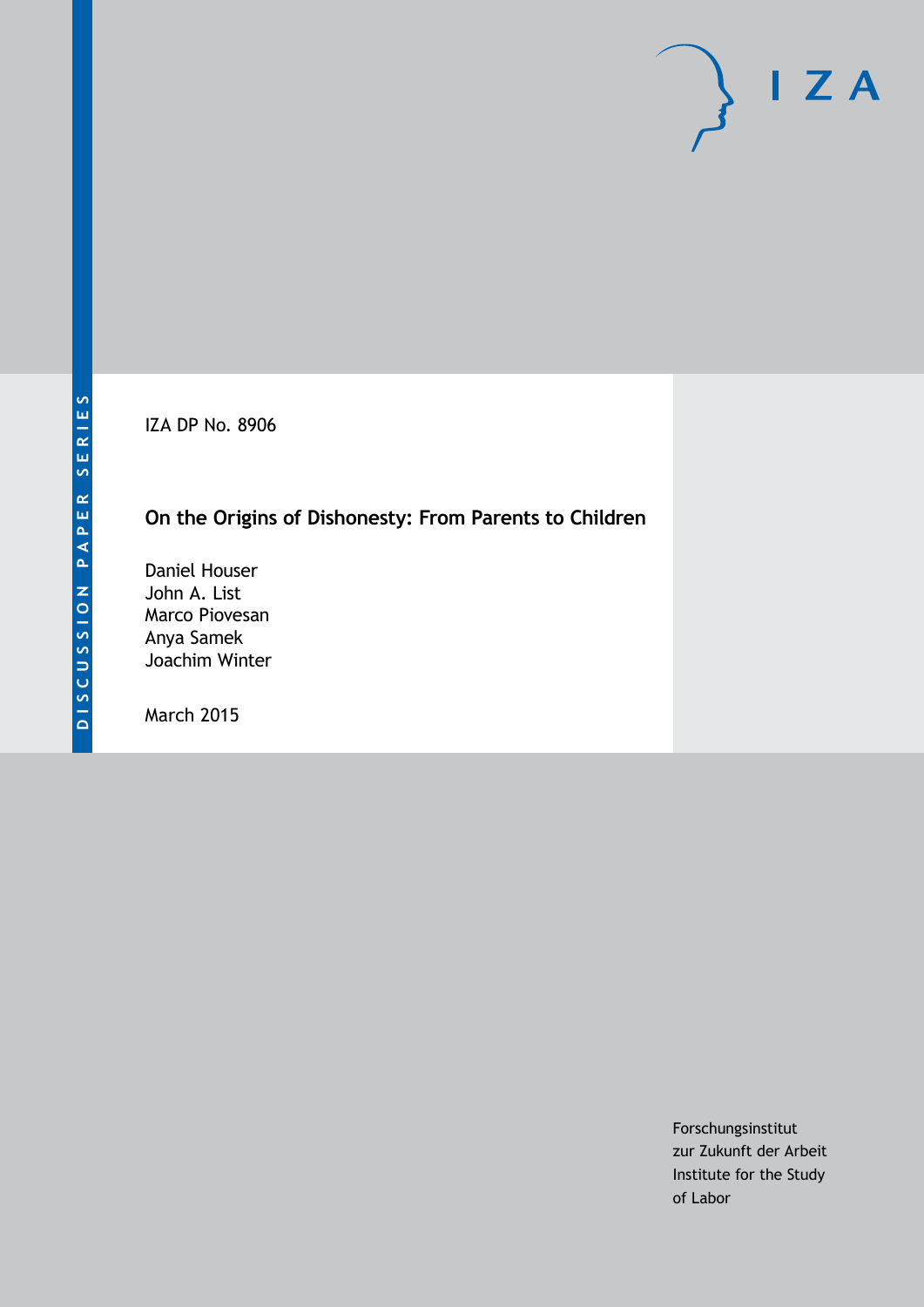# **On the Origins of Dishonesty: From Parents to Children**

## **Daniel Houser**

*George Mason University*

**John A. List** *University of Chicago and IZA*

## **Marco Piovesan**

*University of Copenhagen*

## **Anya Samek**

*University of Wisconsin-Madison*

## **Joachim Winter**

*University of Munich*

## Discussion Paper No. 8906 March 2015

IZA

P.O. Box 7240 53072 Bonn **Germany** 

Phone: +49-228-3894-0 Fax: +49-228-3894-180 E-mail: iza@iza.org

Any opinions expressed here are those of the author(s) and not those of IZA. Research published in this series may include views on policy, but the institute itself takes no institutional policy positions. The IZA research network is committed to the IZA Guiding Principles of Research Integrity.

The Institute for the Study of Labor (IZA) in Bonn is a local and virtual international research center and a place of communication between science, politics and business. IZA is an independent nonprofit organization supported by Deutsche Post Foundation. The center is associated with the University of Bonn and offers a stimulating research environment through its international network, workshops and conferences, data service, project support, research visits and doctoral program. IZA engages in (i) original and internationally competitive research in all fields of labor economics, (ii) development of policy concepts, and (iii) dissemination of research results and concepts to the interested public.

<span id="page-1-0"></span>IZA Discussion Papers often represent preliminary work and are circulated to encourage discussion. Citation of such a paper should account for its provisional character. A revised version may be available directly from the author.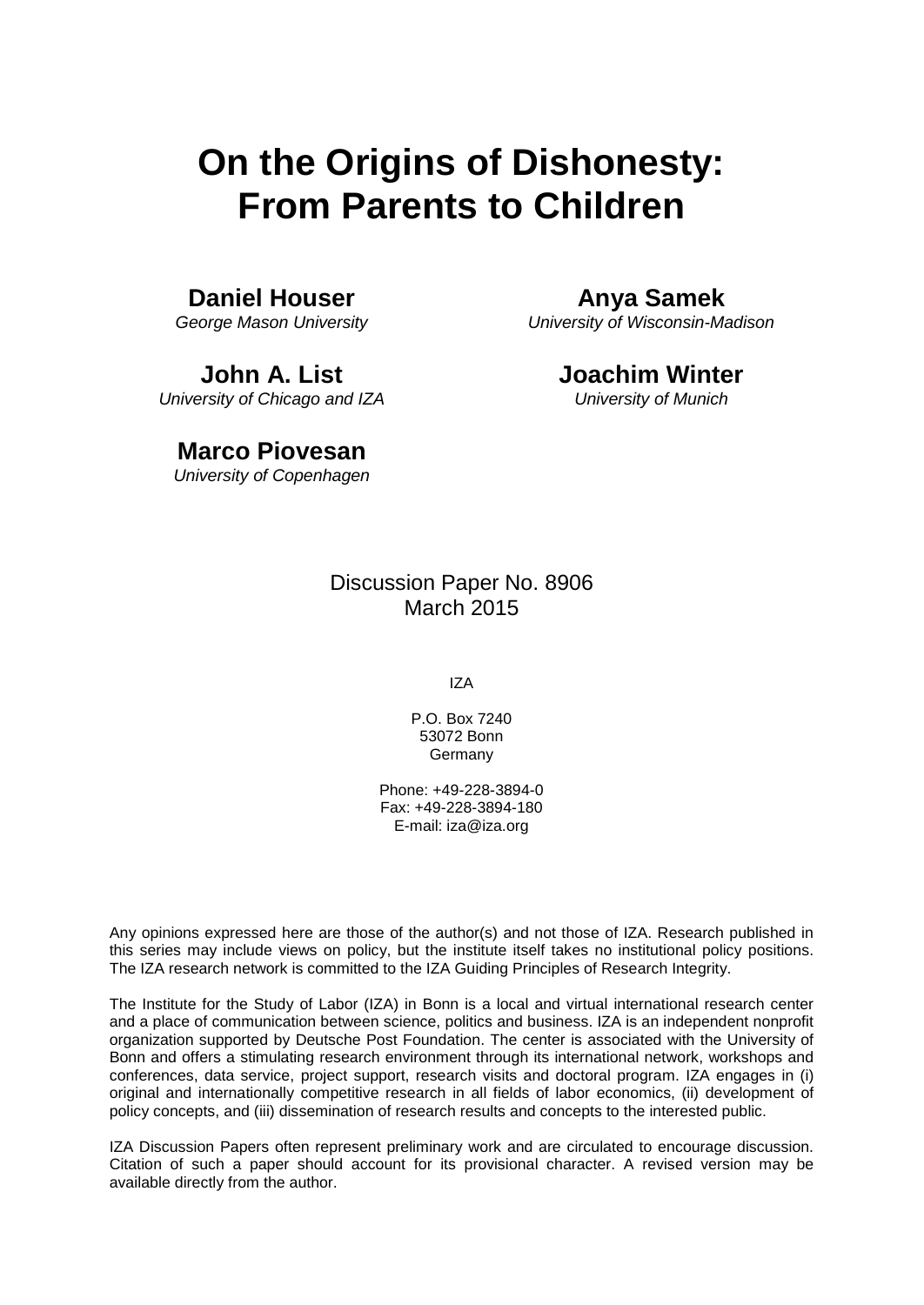IZA Discussion Paper No. 8906 March 2015

## **ABSTRACT**

## **On the Origins of Dishonesty: From Parents to Children[\\*](#page-1-0)**

Acts of dishonesty permeate life. Understanding their origins, and what mechanisms help to attenuate such acts is an underexplored area of research. This study takes an economics approach to explore the propensity of individuals to act dishonestly across different economic environments. We begin by developing a simple model that highlights the channels through which one can increase or decrease dishonest acts. We lend empirical insights into this model by using an experiment that includes both parents and their young children as subjects. We find that the highest level of dishonesty occurs in settings where the parent acts alone and the dishonest act benefits the child rather than the parent. In this spirit, there is also an interesting effect of children on parents' behavior: in the child's presence, parents act more honestly, but there are gender differences. Parents act more dishonestly in front of sons than daughters. This finding has the potential of shedding light on the origins of the widely documented gender differences in cheating behavior observed among adults.

JEL Classification: C91, D63

Keywords: cheating, dishonesty, ethical judgment, social utility, field experiment

Corresponding author:

Anya Samek E-mail: [anyasamek@gmail.com](mailto:anyasamek@gmail.com)

We thank the Becker Friedman Institute staff and our 2011 summer interns for help in conducting experiments, especially Jennie (Jai) Huang. We thank Lydia Zepeda for valuable input. This research is based on work supported by the Kenneth and Anne Griffin Foundation and the John Templeton Foundation. Any opinions, findings, and conclusions expressed in this paper are the views of the authors and do not reflect the views of the funding agencies.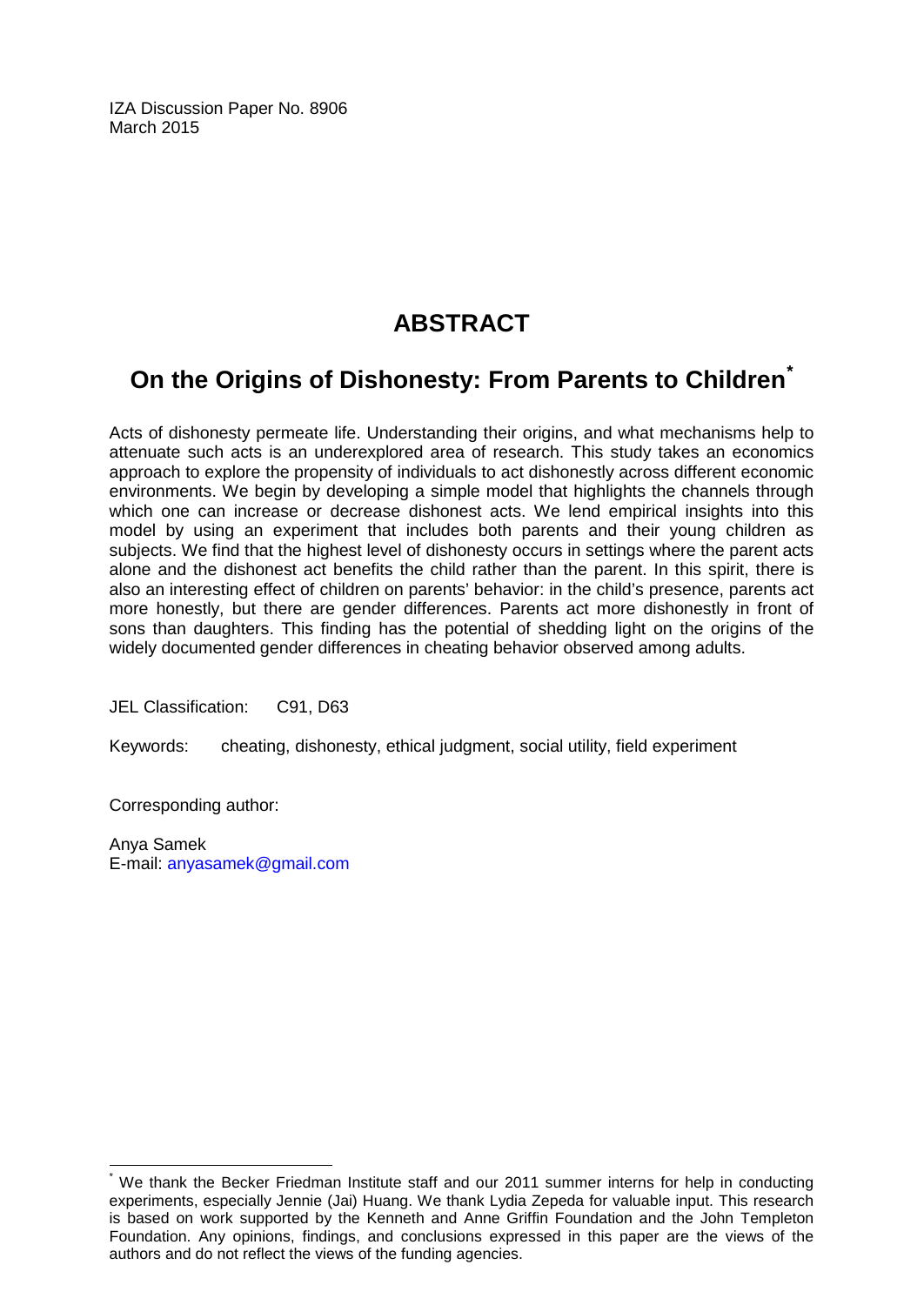## **1. Introduction**

Individuals encounter opportunities to act dishonestly for personal gain in all areas of life. People cheat on taxes, over-charge clients, steal from the workplace, download music and movies from the Internet illegally, and use public transportation without paying the fare. Such 'small scale but mass cheating' (Ariely, 2012) acts have great social and economic costs.<sup>1</sup> In addition to the direct pecuniary cost to business and government, the prevalence of dishonesty has detrimental impacts on the inner-workings of modern economies. As expressed by Arrow over three decades ago, "*Virtually every commercial transaction has within itself an element of trust … It can be plausibly argued that much of the economic backwardness of the world can be explained by a lack of mutual confidence*."

While economists have made important strides to explore the prevalence and importance of dishonesty (see, e.g., Gneezy, 2005, Sutter, 2009, Cappelen, Sorensen, and Tungodden, 2013), understanding how such acts arise and what economic environments attenuate or exacerbate their prevalence is an underexplored area of research.<sup>2</sup> We begin with a simple model of dishonest acts that incorporates both moral cost and scrutiny as key features affecting whether or not an act is observed. The model yields testable predictions regarding the influence of various contextual features on dishonest behaviors.

We test our model with a field experiment in which parents of 3-6 year-old children have the possibility to increase their payoffs by misreporting the outcome of a private coin toss without being detected. Our model predicts that increased scrutiny results in less dishonesty – to

<sup>1</sup> For example, recent estimates show that in the U.S., employees are responsible for as much as \$994 billion of annual losses due to occupational fraud (ACFE, 2008).

<sup>2</sup> Interesting work by Hsee (1995, 1996) teaches us that people are not inherently honest or dishonest – rather, the level of honesty varies by context. For example, Hsee's work suggests that people cheat in some situations but not in others, and people vary with respect to the context in which they will choose to cheat.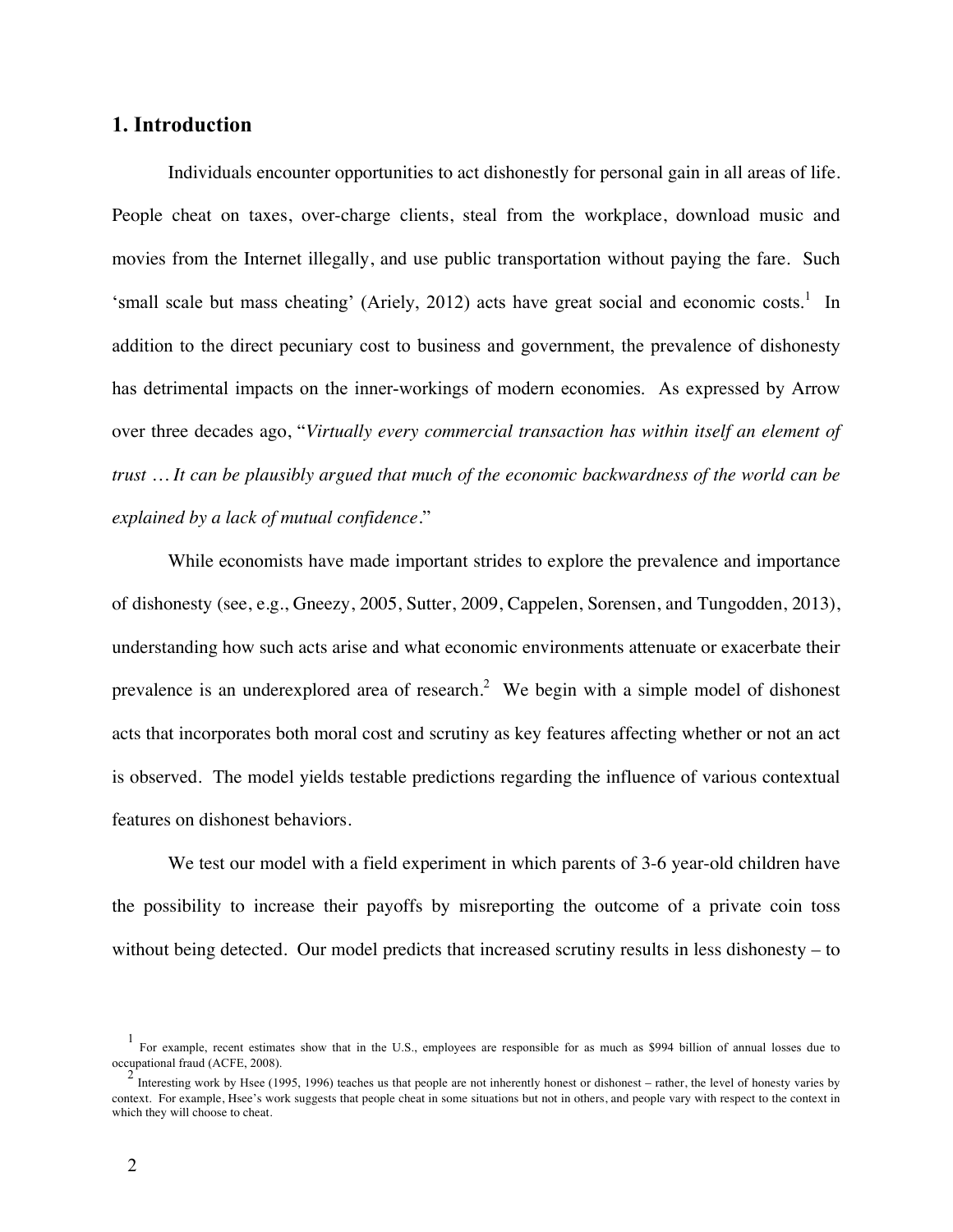test this prediction, we vary whether the parent's child is in the room during the coin toss. Further, our model highlights that the moral cost associated with a dishonest act significantly impacts behavior. To evaluate the latter prediction empirically, we conduct two additional treatments in which we vary whether the payoff is a prize for the child or for the parent.

The effect of "scrutiny" on honesty may arise both because a parent does not want to look like a dishonest person in front of their child and, relatedly, because parents want to transmit positive attitudes towards honesty to their children. For this reason, our empirical examination of the scrutiny effect potentially provides insights into the origins of dishonesty.<sup>3</sup> According to our model, parents may transmit honest behavior because acting dishonestly imposes a moral cost, which is strongest when the child is in the room. Moreover, our analysis enables us to discover empirically whether this scrutiny effect differs depending on whether the child is a son or a daughter.

Whether parents' impulse for dishonest behavior varies under the scrutiny of sons or daughters is an important empirical question. Several studies in economics and psychology have shown adult males to be more likely than females to engage in acts of dishonesty (Alm, Jackson and McKee, 2009; Jackson et al., 2002; Ward and Beck, 1990). For example, to study gender differences in the propensity to lie, Dreber and Johannesson (2008) used a sender and receiver game in which the sender has a monetary incentive to send a deceptive message. They found that men lie more than women (55% vs. 38%). This result accords well with Houser, Vetter and Winter (2012), who showed that men are more likely than women to incorrectly report the result of a private coin toss.

<sup>3</sup> Relatedly, scholars have investigated the inter-generational transfer of skills, preferences and attitudes from parents to children. For example, Bisin and Verdier (2001) find paternalistic altruism to underlie parents' transmission of preferences and cultural values to children. Recent data suggest that parents also transmit risk and trust preferences to children (Dohmen et al., 2012).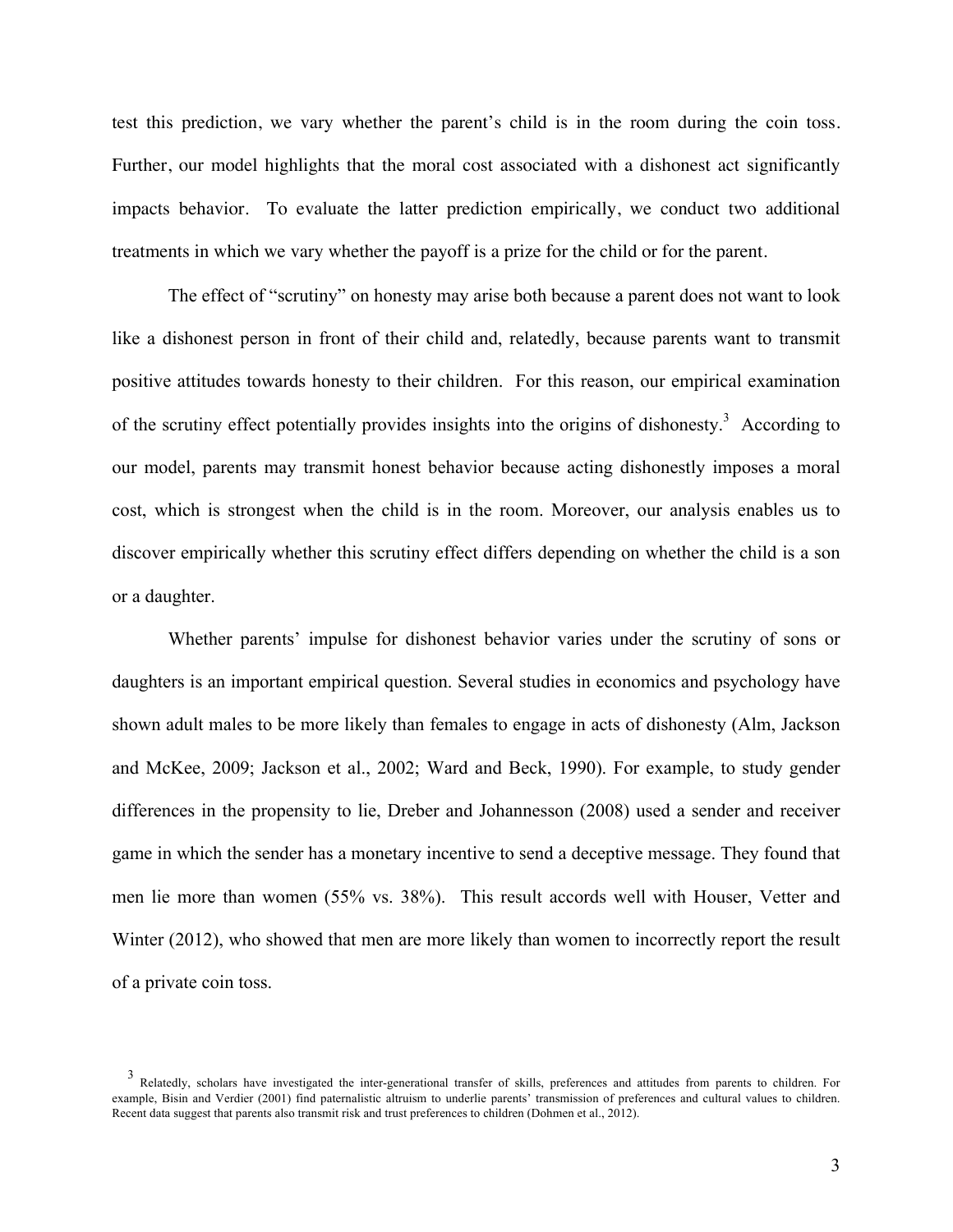Field evidence also confirms that men cheat more than women. Data on fare dodging collected in Italy showed that men are more likely to cheat (Bucciol, Landini and Piovesan, 2013). Females were also found to be more likely to return excess change at the restaurant (Ofer, Shira and Bar-Eli, 2013) and had weaker cheating intentions on exams (Tibbetts, 1999). Tibbetts (1999) suggested that women have a stronger tendency to feel shame from actions that deviate from honesty. The paper also finds that men display less self-control, leading them to disobey rules more frequently. Fosgaard, Hansen and Piovesan (2013) manipulated the moral cost of dishonesty. They found that women are more honest than men in situations where the moral cost of dishonesty is higher (see also Friesena and Gangadharan, 2012; and Erat and Gneezy, 2012 for related results).

In line with the predictions of our model, we observe the highest level of cheating in the setting with low moral cost and no scrutiny: when the parent is alone and the prize is for the child. Overall, parents rarely cheat when their child is present. That is, the impulse to benefit one's child through dishonest acts is extinguished by that same child's scrutiny, perhaps due to the parent's desire to model honesty. At the same time, when parents are alone, they cheat more when the prize is for their child than when it is for themselves. Thus, the impulse to benefit one's child through dishonesty seems substantially greater than the impulse to benefit oneself in that same way. Finally, we find that parents act more dishonestly in front of sons than daughters. This finding has the potential of shedding light on the origins of the widely documented gender differences in cheating behavior among adults discussed above.

The remainder of our study is crafted as follows. Section 2 provides a simple theoretical framework and discusses related literature in light of the theory. Section 3 describes the experiment design and procedures. Section 4 summarizes findings. Section 5 concludes.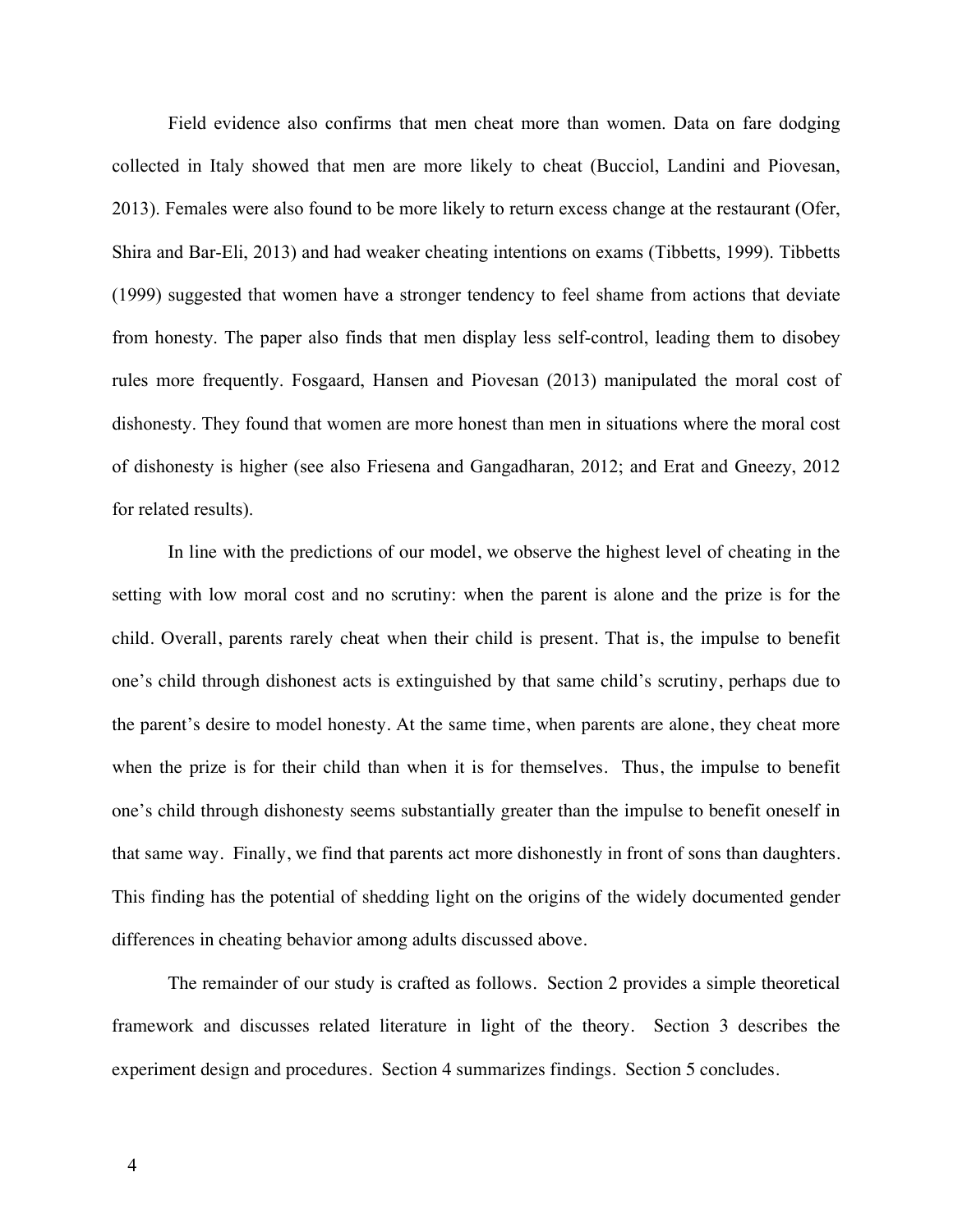## **2. Background and Economic Model of Dishonesty**

## **2.1 Related Literature**

Research on dishonesty, deception, lying and cheating spans many fields including psychology (e.g., Hegarty and Sims, 1978; Beck and Ajzen, 1991; Depauloet al., 1996; Monin and Jordan, 2009), neuroscience (e.g., Cazzaniga, 1995; Yang et al., 2005; Harvey et al., 2010) and philosophy (Green, 2004). Within economics, a growing body of literature has found experimental evidence of individual dishonesty when cheating is unobservable (Erat and Gneezy, 2012; Gneezy, 2005; Fischbacher and Föllmi-Heusi, 2013; Abeler et al., 2014; Freeman and Gelberg, 2010; Bucchiol and Piovesan, 2009; Pruckner and Sausgruber, 2008; Cappelen, Sorensen, and Tungodden, 2013; Houser et al., 2012; Hao and Houser, 2013) and in cheap talk games in the laboratory (Sutter, 2009; Charness and Dufwenberg, 2006 Gneezy, 2005; Chen and Houser, 2014). Studies also found that some individuals are inherently honest and are not tempted to engage in cheating behavior (Greene and Paxton, 2009), and some individuals cheat only a little, potentially due to the desire to preserve a favorable self-concept (Mazar et al., 2008).

The existing literature also confirms that context is extremely important in determining whether an individual will cheat. For example, Gneezy (2005) found that the consequences of the lie (relevant payoffs) turn out to have an important impact on behavior. Erat and Gneezy (2012) found that a non-negligible number of people lie when it benefits another (see also Gino et al., 2013; Gino and Pierce, 2010), a result explained by the fact that individuals view their unethical actions as morally acceptable when others may benefit. Houser et al. (2012) found that when subjects perceive being treated unfairly in one environment, they are more likely to cheat in a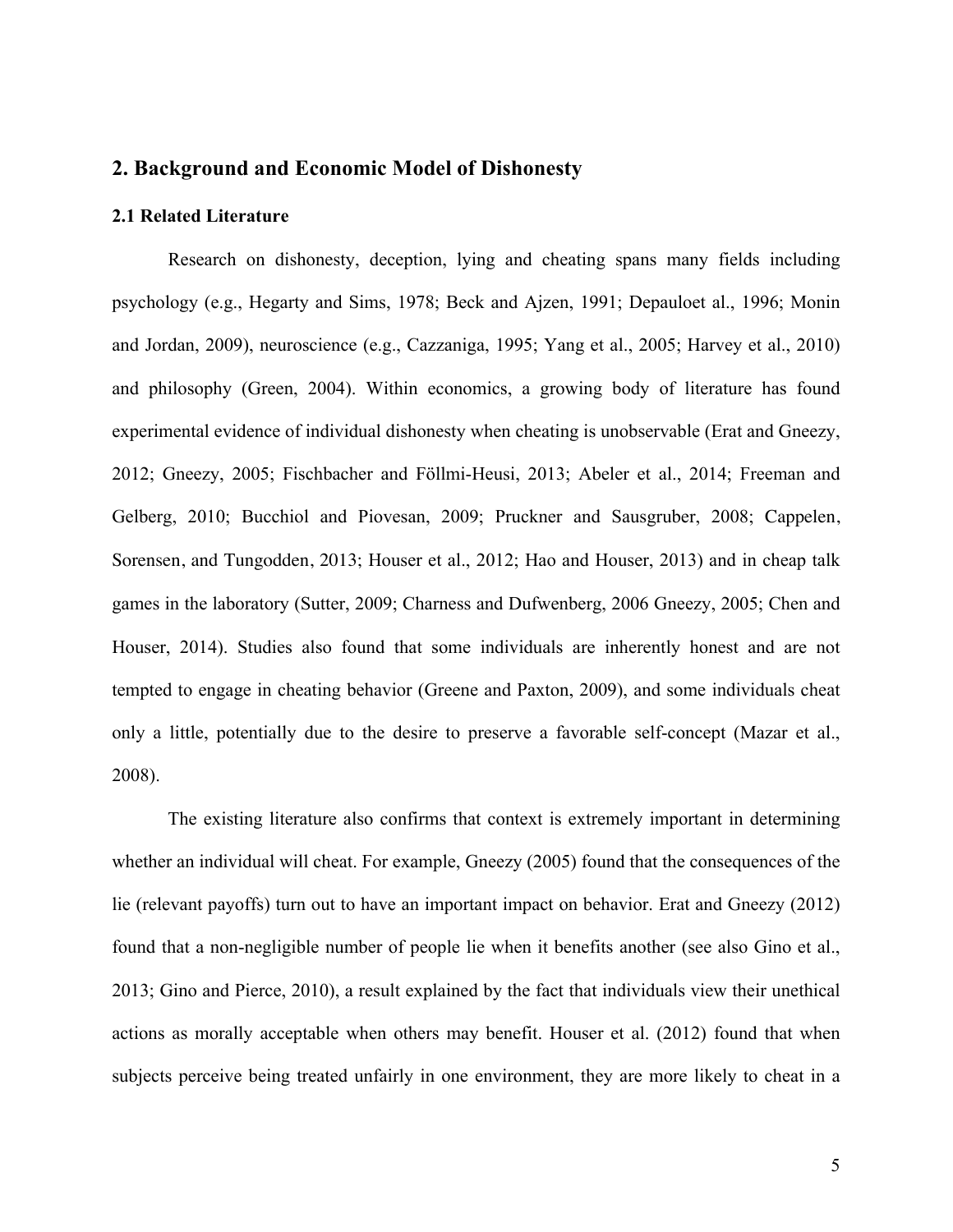subsequent unrelated context. Also, people are more likely to be dishonest after having observed their peers acting dishonestly (Gino et al., 2009). In addition, Mazar et al. (2008) and Vohs and Schooler (2008) reported that dishonesty decreases after moral reminders.

Recent papers also reported that children ages 5-15 behave dishonestly when given the opportunity to do so (Bucciol and Piovesan, 2011) and that they are also willing to act unfairly if they can maintain an appearance of fairness in front of the experimenter (Shaw et at. 2014). Interestingly, Hays and Carver (2014) found that school-age children (but not preschoolers) were more likely to cheat if they had been previously deceived.

#### **2.2 Theoretical Framework**

We provide a simple theoretical framework that incorporates moral cost in an individual's decision to behave dishonestly. Our economic model of dishonesty closely follows that of Levitt and List (2007), and has a utility-maximizing individual *i* making a single action *a.* The action has two channels to which it potentially affects utility: wealth (denoted by *W*) and a non-pecuniary moral cost or benefit (denoted as *M*). As the stakes increase (denoted as *v*), the more the action affects *W*. Likewise, actions that might be viewed as immoral or anti-social may impose economic costs (see Akerlof and Kranton, 2000; 2005; Gazzaninga, 2005).

As the negative impact on others increases, the moral cost *M* grows larger in absolute value. Individuals also pay a moral cost for violating social norms or legal rules that govern behavior. Following Levitt and List (2007), we denote such norms as *n*. Also, as Levitt and List (2007) note "moral concerns depend on the nature and extent of how an individual's actions are scrutinized—such as whether the act is in front of one's children." We denote the effect of scrutiny as *s*, leading to a utility function for individual *i* as follows:

$$
U_i (a, v, n, s) = M_i (a, v, n, s) + W_i (a, v)
$$
\n(1)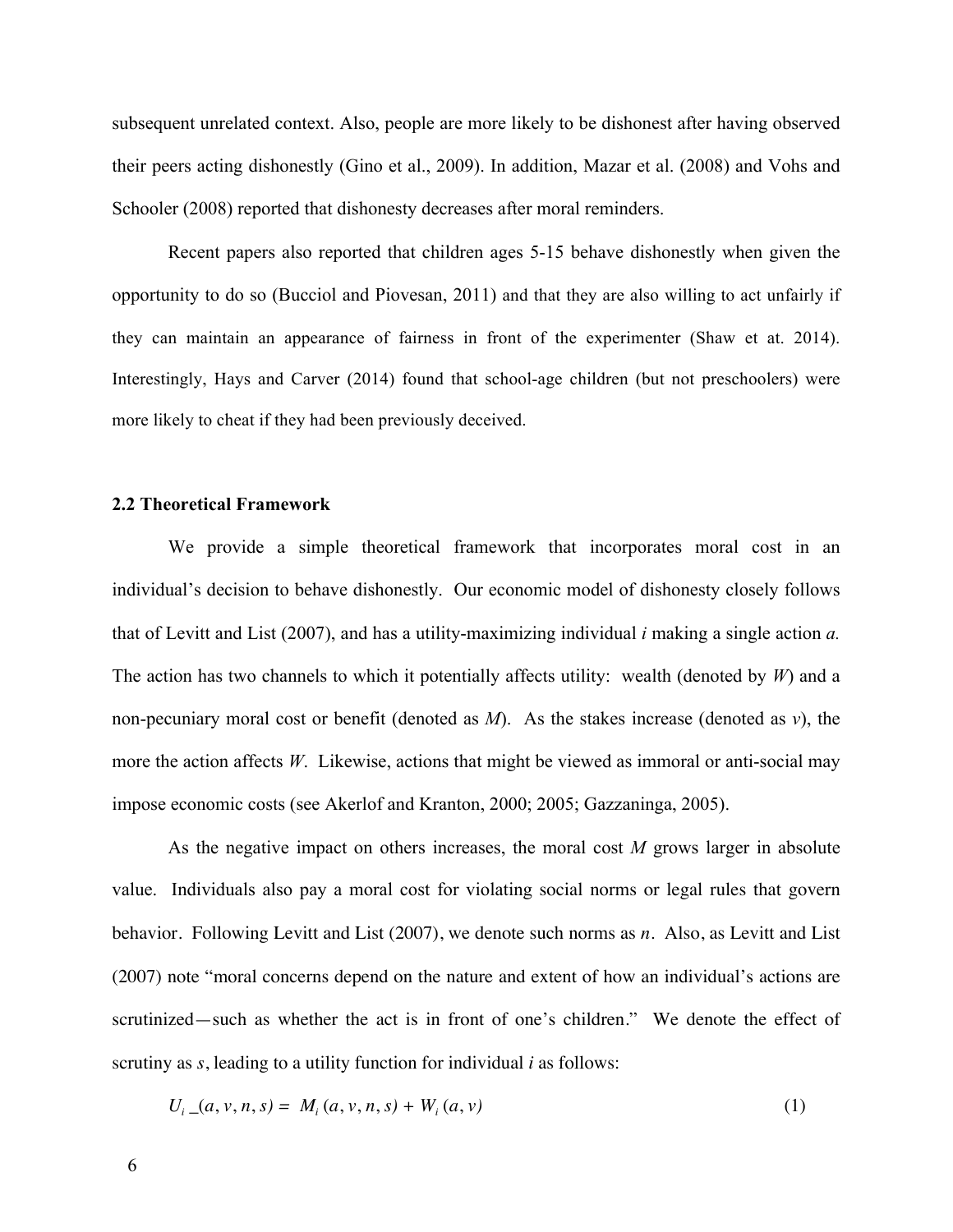In the context of our experimental design, described below, this framework highlights several relevant predictions. First, the parent will be less likely to act dishonestly when the child is present, both because the level of scrutiny *s* is higher and also because of the higher moral cost associated with dishonesty when one's child is observing the act.

Parents play a central role in a child's socialization and moral development, especially at young ages (Cunha and Heckman, 2009; Maccoby, 1992). Related work on preference development predicts that parents will transmit preferences and cultural values to children due to paternalistic altruism (Bisin and Verdier, 2001). It may be more difficult for parents to rationalize dishonest behavior if their child is witnessing it, which would lead to lower rates of dishonesty (e.g., *If I cheat in front of my child I will feel bad.*). To the extent that parents may feel morally obligated to model honest behavior to children, choosing to behave dishonestly when a child is present imposes a higher moral cost.

The second comparative static relates to the recipient of the payoff from cheating. In our experiment, parents are randomized to either a treatment in which the payoff is a toy for the child or cash for the parent. To address the directional differences we expect, we combine our economic model with related literature on self-image. According to Mazar et al. (2008), people do not cheat all the time because they gain utility from a positive self-image and are sensitive to the consequences of a lie. The premise of the theory is that individuals prefer to maintain a positive self-image, but will cheat if they can do so without negatively updating their self-image (Gur and Sackeim, 1979). Similar to the findings of Gino et al. (2013), parents in our study may have a 'license to cheat' when they are alone and when their cheating can benefit another (in this case, their child). While stealing cash is hard to rationalize, stealing a toy for a child may be easier to rationalize (e.g., *I decided to cheat because this is what parents do for their child.*). In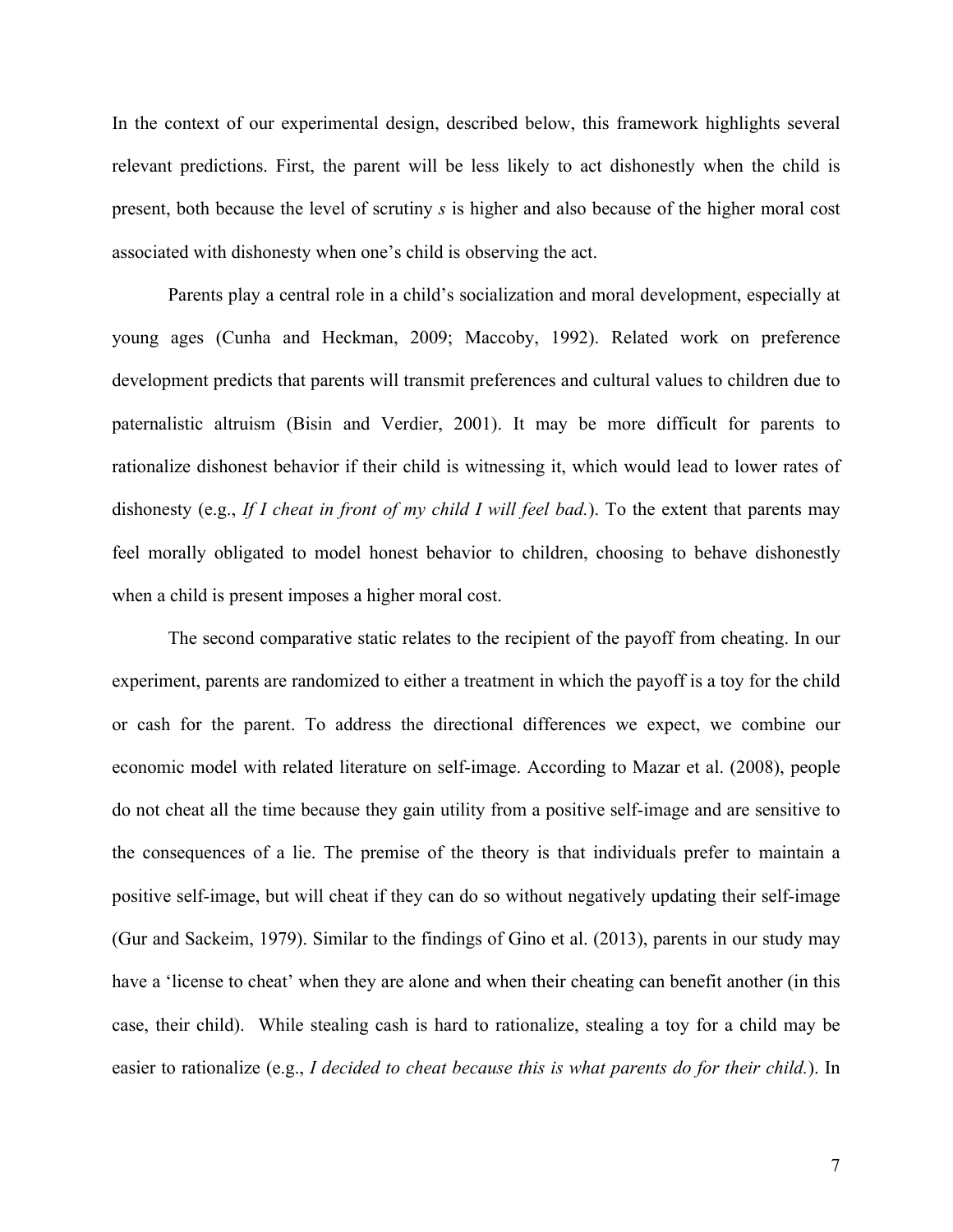other words, the moral cost of cheating is lower when the prize is for the child than for the parent. This leads us to the second prediction of our model, which is that the level of dishonesty should be higher when the prize is for the child than for the parent, and when the child is not present.

## **3. Experimental Design and Procedures**

The experiment was conducted at the Griffin Early Childhood Center (see Appendix A for more detail on the setting). A total of 152 parent-child pairs were recruited and participated in the experiment, with children ranging in age from 3 to 6. Most parents in the study were mothers because they were the most likely to bring their child in for the experiment (88% were mothers while 12% were fathers). Each parent-child pair participated only once. The field experiment was conducted in a classroom at the school, and the parent-child pair participated one-on-one with an experimenter (in the parlance of Harrison and List  $(2004)$ , we conducted an artefactual field experiment). Participation required approximately 15 minutes. Instructions were viewed via a video on the experimenter's computer (see Appendix B for instructions). Because it was important that both the parent and the child comprehend the procedures, both the instructions and the record sheet were created so that they could be understood by both parents and their children. 4

The experiment proceeded as follows. While the experimenter was out of the room, parents flipped two coins each with a green and blue side, and reported the outcome of the coin toss on a record sheet. Reporting {green, green} resulted in a prize, whereas reporting any other outcome did not result in a prize. Participants flipped each coin only once. We did not invite

<sup>&</sup>lt;sup>4</sup> For instance, the instruction format was interactive and included several comprehension questions. The authors have experience in designing these sorts of experiments for young children, and used their expertise when designing this experiment.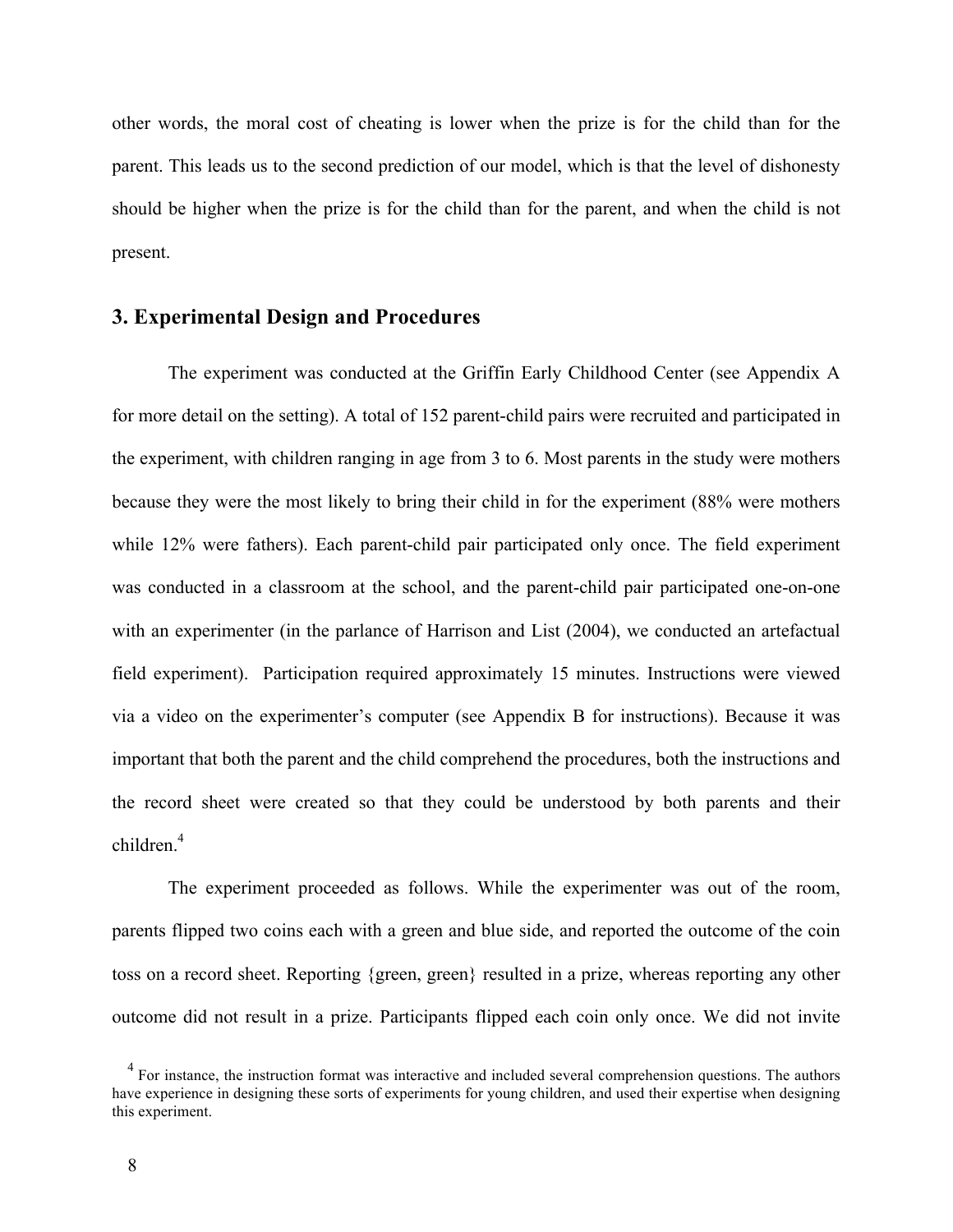participants to cheat, though we did clearly indicate that we would not observe the outcome of the coin toss. 5

We conducted four treatments using a 2x2 design in which we systematically varied whether the child was in the room during the coin toss, and whether the reward was for the parent or for the child (see Table 1). Parent-child pairs were randomly selected into one of the four treatments. In all treatments, the child was in the room with the parent while the instructions were read. In treatments where the parent flipped the coin alone (Pa\_P and Pa\_C), the child was asked to leave the room with the experimenter during the coin toss; whereas in treatments where the parent flipped the coin with the child (PC\_P and PC\_C), the child was asked to remain in the room with the parent.

To assure that the child would pay attention to the outcome of the coin toss in PC\_P and PC C, we incorporated child involvement in a natural way by instructing the child to play a card matching game during the experiment.<sup> $6$ </sup> In treatments where the child left the room with the experimenter, the experimenter played the same coin toss and card matching game in the hall with the child – however, as in the other treatments, the parent and child were instructed that it is the adult's coin toss outcome that 'counted' for winning the prize.

#### **[ TABLE 1 ABOUT HERE ]**

Prizes were shown to the participants prior to the coin toss. In the treatment where the prize was for the parent (PC\_P and Pa\_P), the parent received \$10 wrapped with a bow if the reported outcome was {green, green} and nothing otherwise. In the treatment where the prize

<sup>&</sup>lt;sup>5</sup> Related cheating experiments using dice or coins are reported by Fischbacher and Föllmi-Heusi (2013); Bucciol and Piovesan (2008), Houser et al. (2012) and Fosgaard et al. (2013).

 $\alpha$ <sup>6</sup> In the card matching game, the child was given 2 blue and 2 green cards. The child was told to watch for the outcome of the coin toss, and then hold up the cards corresponding to the outcome (e.g., 2 blue cards for both coins blue side up, and so on). Then the child was asked to put the cards away and wait for the experimenter to return in order to give the outcome sheet to him/her.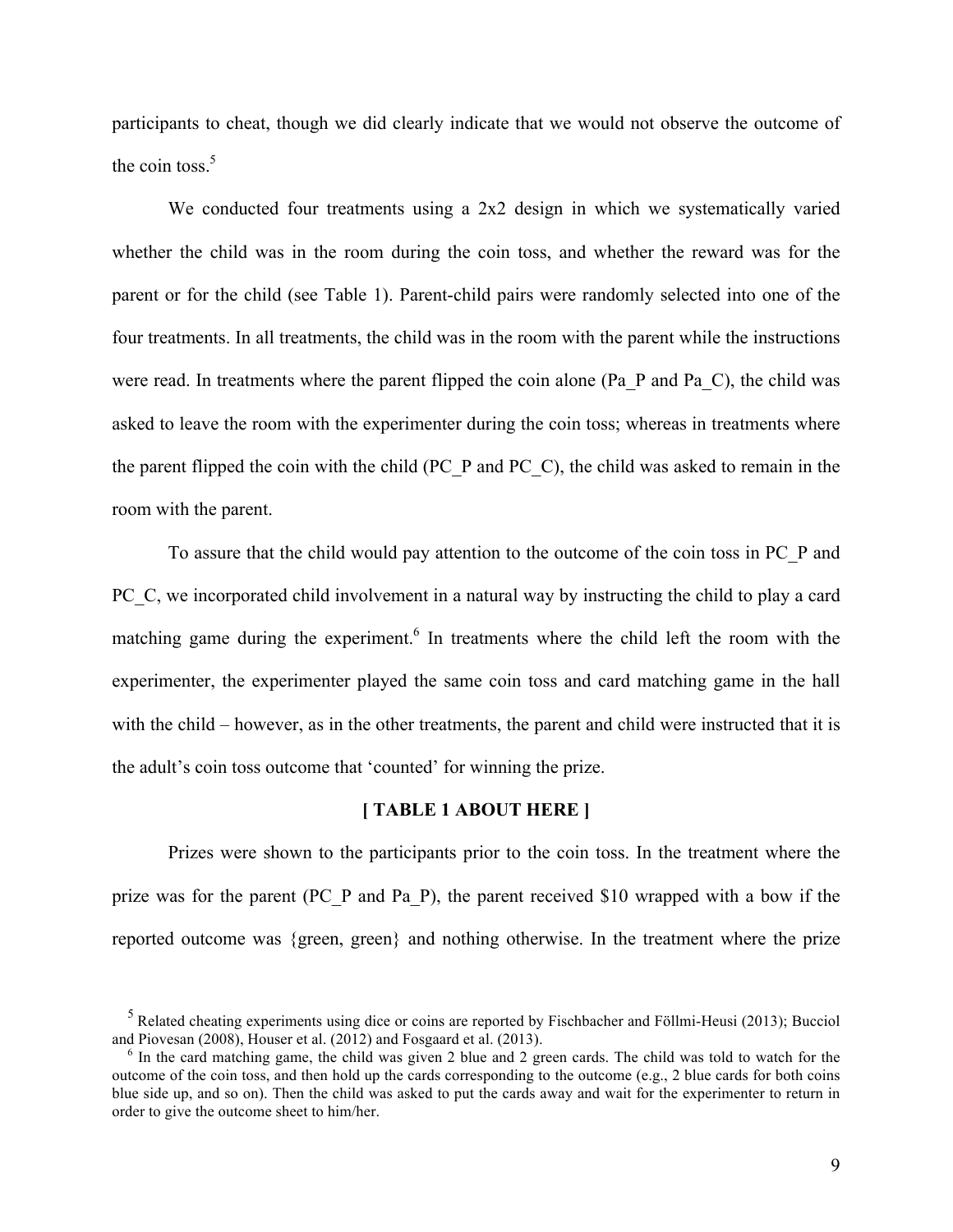was for the child (PC<sub>C</sub> and Pa<sub>C</sub>), the child could choose between several different genderneutral prize packs if the reported outcome was {green, green}, and nothing otherwise. The prize pack consisted of a 5" stuffed zoo animal toy (choice of bear, zebra, giraffe, or lion), a colorful pencil, and other small trinkets, so that the approximate price of each prize pack was also around \$10. At the end of the session, all parents also received the pre-announced \$10 show-up fee.

## **4. Results**

Following other studies in this literature, we do not observe cheating directly. Instead, we compare the rate of reported wins to the expected rate to infer whether cheating occurred.<sup>7</sup> While the objective probability of winning the prize is 0.25, we find winning rates of 0.39 on average. A reported rate of winning that is different from the expected rate suggests that participants are providing dishonest reports for private benefit.

### **4.1 Testing Model Predictions**

Consider the first prediction of our model, that the presence of the child decreases the likelihood of cheating. The rates of winning when a parent is alone are 0.46, while rates when the parent's child is present are 0.33 (pooling the parent and child prize treatments, respectively). This suggests that parents cheat less in the presence of a child. The difference is marginally significant (Chi<sup> $\gamma$ </sup><sub>2</sub> *p*-value = 0.09) and conforms to the predictions of the model, as cheating rates should decline both due to decrease in scrutiny and due to decreases in the moral cost associated with cheating when one's child is not present. This brings us to our first result:

 $<sup>7</sup>$ Houser et al. (2012) show that observed outcome frequencies can be used to infer cheating rates in simple coin-</sup> flip games under the assumption that subjects do not cheat to their disadvantage. Because estimated cheating rates and observed winning rates are monotonically related, our analysis here focuses exclusively on the latter.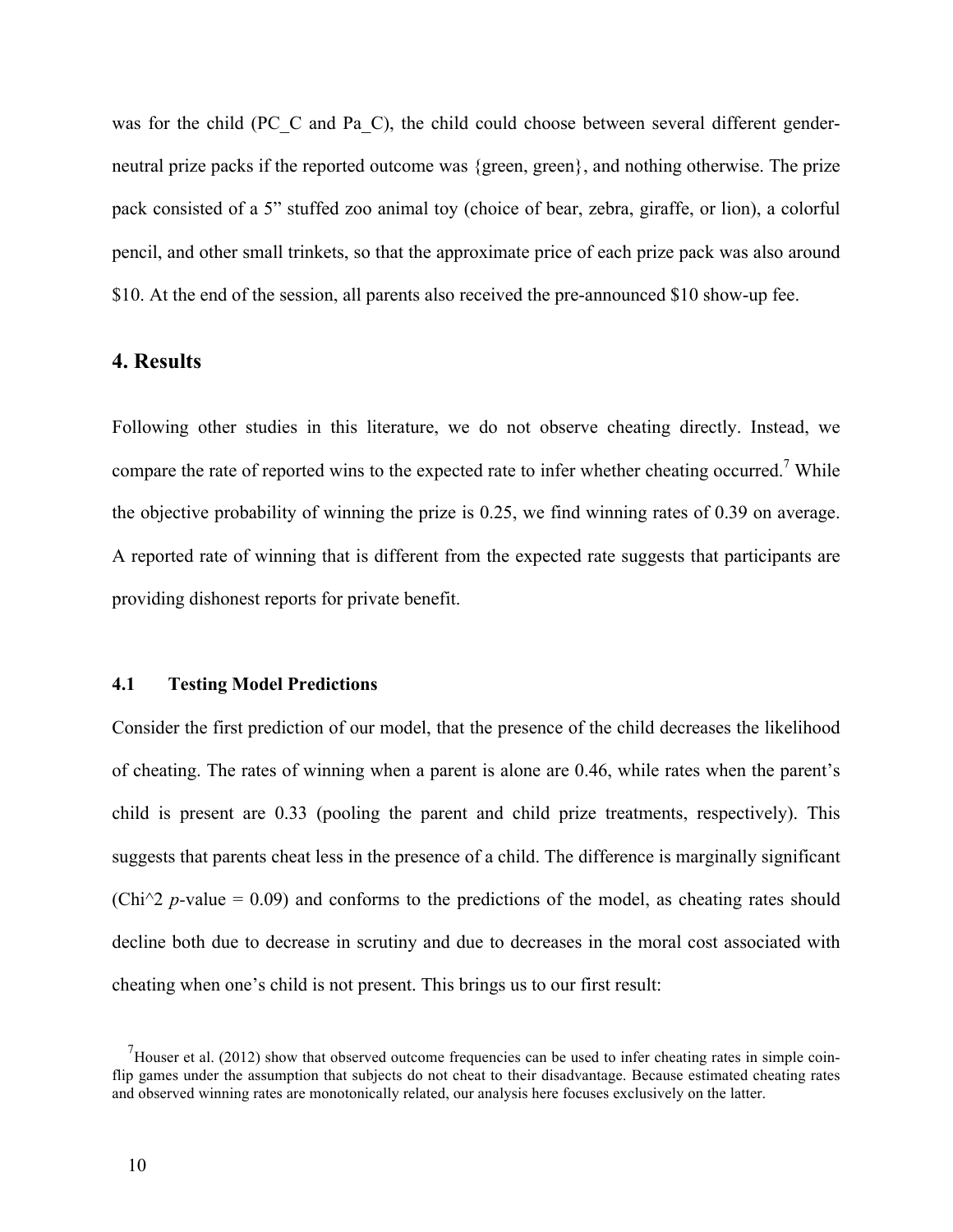**Result 1:** The presence of the child decreases the likelihood that the parent will report a winning outcome (i.e., cheat).

We now turn to the next prediction, that cheating is greater when the reward is for the child than for the parent. The winning rates are 0.36 and 0.43, when the prize is for the parent and child, respectively (pooling the child presence treatments). This 20% increase in win rates when the prize is for the child is consistent with the model's predictions. The difference, however, is not statistically significant (Chi $\textdegree 2$  *p*-value  $\textdegree 0.10$ ).

Next, we turn to exploring the underlying pattern of cheating rates in the 2x2 experiment. As reported in Table 2 and Figure 1, rates of winning are strongly influenced by context. Win rates of 0.29, 0.38 and 0.34 in treatments PC\_C, PC\_P and Pa\_P are all higher than 0.25, though not significantly individually (Chi<sup> $\land$ </sup>2 test *p*-values  $> 0.10$  for each treatment). When pooled, however, the differences are significant  $(p$ -value = 0.05).

#### **[ TABLE 2 ABOUT HERE ]**

#### **[ FIGURE 1 ABOUT HERE ]**

Our model predicts greatest cheating in Pa\_C (parent alone and gift is for child), and this is in fact what we observe: in Pa\_C, the winning rates are at 0.58, while in the other three treatments winning rates are only 0.33 on average. Pa\_C has statistically significantly higher winning rates than Pa\_P (Chi^2 *p*-value = 0.04) and than PC C (Chi^2 *p*-value = 0.01). Indeed, Pa\_C also has significantly higher winning rates than PC\_P (Chi<sup> $\land$ </sup>2 *p*-value = 0.09). This is our second result: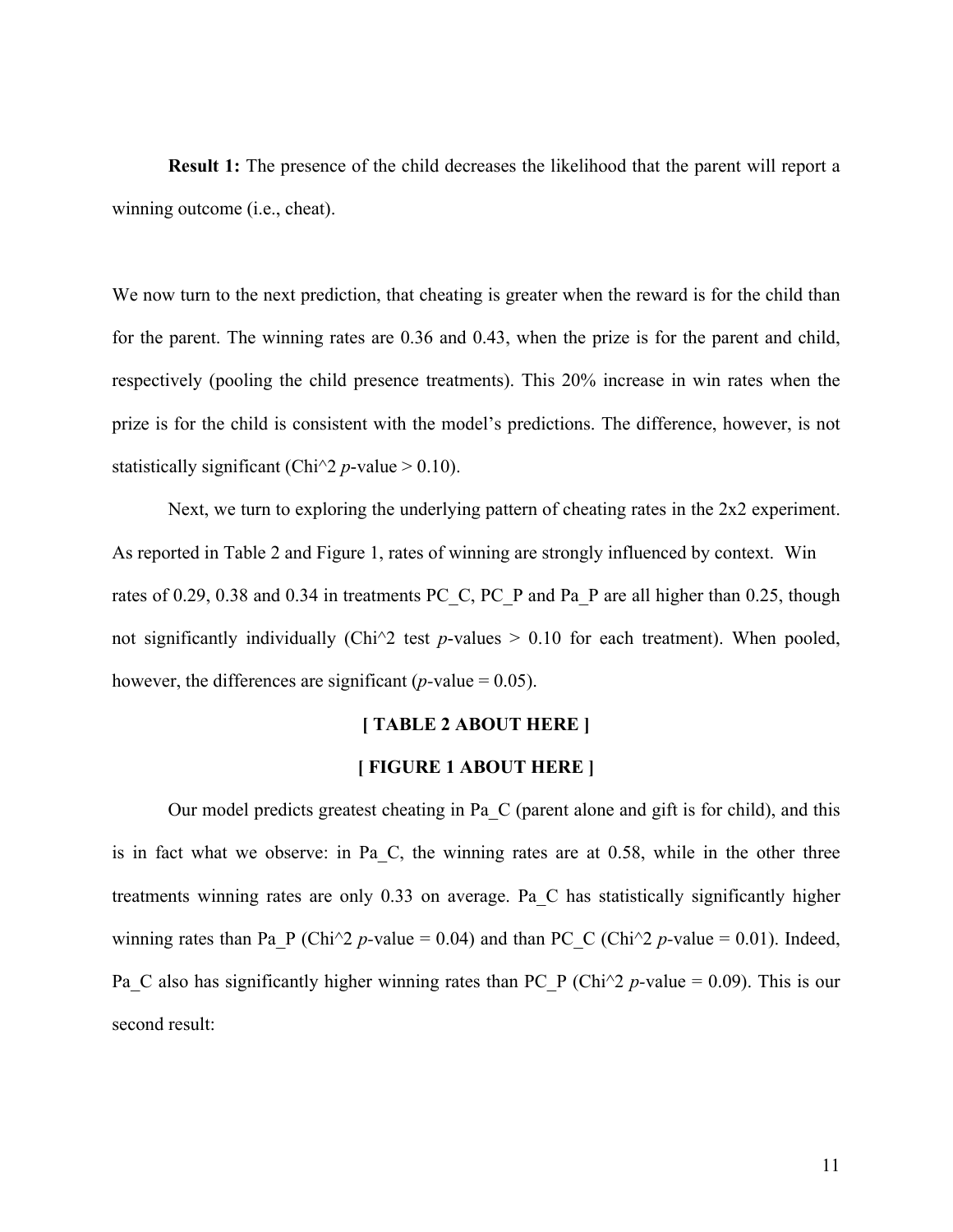**Result 2:** The highest winning (cheating) rate is observed in the condition with lowest moral cost: when the parent is alone and the gift is for the child.

The Logit regression reported in Table 3 provides additional evidence for our results. Here, the dependent variable is reporting a win  $(=1)$  for win and 0 otherwise), dummies and interactions are included for the treatments, and we include fixed effects for research assistants (8 different research assistants carried out the study one-on-one with the parent/child pair). Notice that we observe higher rates of cheating when the prize is for the child (coefficient of 0.84, *p-*value < 0.10). We also observe a significant, large negative interaction effect (coefficient of -1.4, *p-*value < 0.05): the highest rate of cheating occurs when the gift is for the child and the parent is alone. The Child Present dummy is positive, but small and insignificant.

#### **[ TABLE 3 ABOUT HERE ]**

#### **4.2. Gender Differences**

Next, we turn to an investigation of gender differences. Recall that gender differences are observed among adults in related experiments, with men cheating more than women in most studies (Dreber and Johannesson, 2008; Friesena and Gangadharan, 2012; Ward and Beck, 1990). While our theory does not directly predict any differences in dishonesty by gender*,* our experiment allows us to answer questions about origins of dishonesty by considering whether sons or daughters receive differential treatment in the game.

Aggregating data for both prizes, Figure 2 provides an overview of the cheating rates when the child is a girl or a boy, according to whether the child is with the parent or not. While gender of the child does not matter when the parent is alone (Chi<sup> $\alpha$ </sup> *p*-value  $> 0.10$ ), we do observe significant differences when the child is in the room. Specifically, as compared to when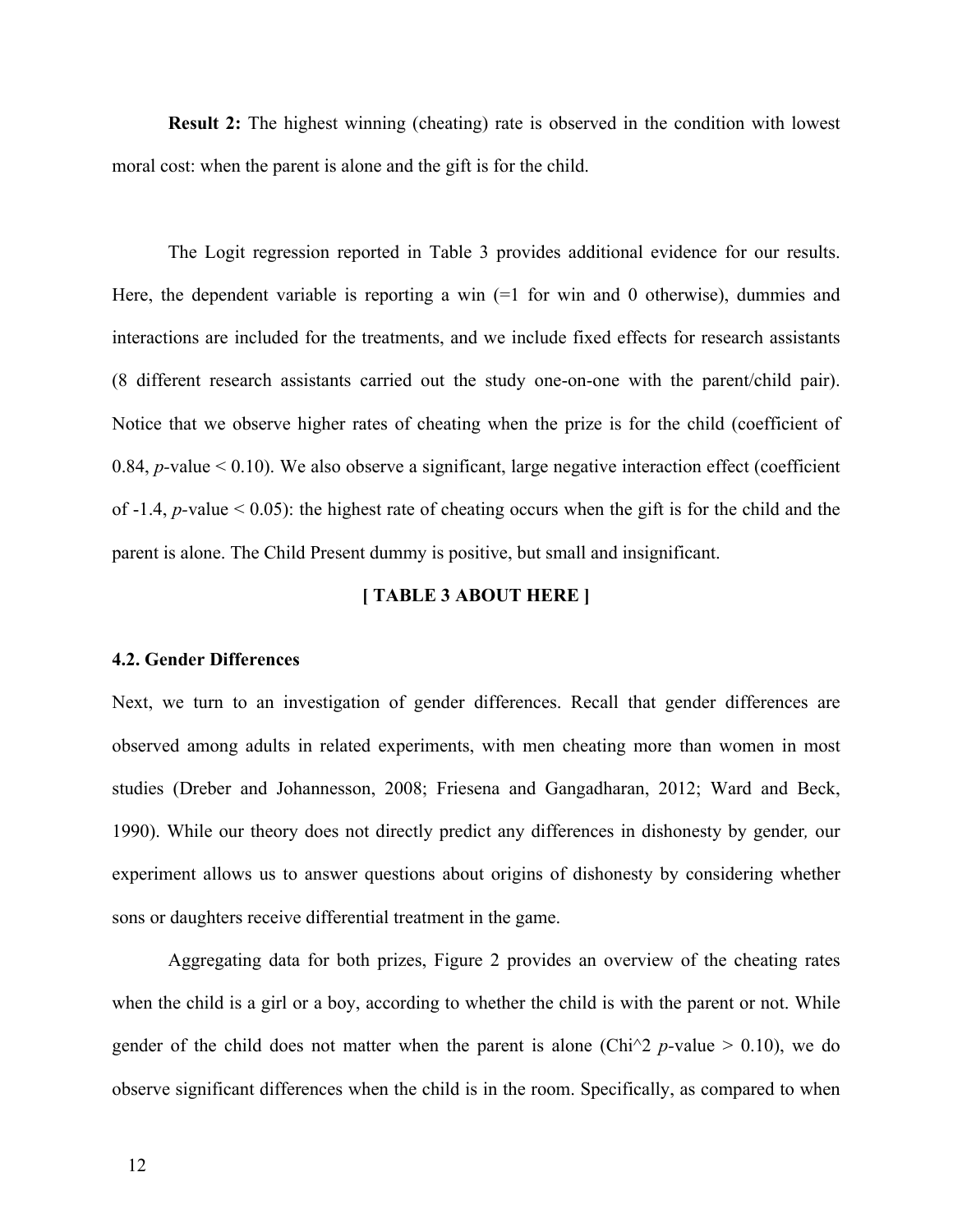a son is in the room, in the presence of a daughter, parents are significantly less likely to report a winning outcome (Chi<sup> $\land$ </sup> *p*-value = 0.02). Specifically, the rate of reported wins when a daughter is with the parent is 0.28 (insignificantly different from expected win rate of 0.25), while the reported rate of wins under the scrutiny of a son is 0.42 (statistically significantly different from the expected win rate of  $0.25$ , t-test *p*-value  $\leq 0.01$ ). This is the final result:

**Result 3:** Parents are more willing to cheat in front of sons than daughters.

Result 3 could be explained by our theory if we assumed that the moral cost of cheating in front of daughters is higher than the moral cost of cheating in front of sons. Such an assumption would lead to the prediction that cheating rates are lower when daughters are present as compared to sons, yet cheating rates are similar for parents of daughters and sons when their child is absent. This assumption is plausible if we imagine that moral cost is tied to social norms – knowing that it is more important for girls to grow up honest, parents may incur a higher moral cost from lying in front of a girl.

### **[ FIGURE 2 ABOUT HERE ]**

#### **4.3 Elasticity of Honesty**

Our economic model also provides a framework for investigating the price elasticity of honesty. Within *W*, there is a standard way of computing elasticity. Assuming that honesty is a normal good with all the standard features of private goods, our economic model suggests that as the price (pecuniary or non-pecuniary) of honesty increases, the quantity demanded for honesty decreases. The elasticity for honest behavior can therefore be calculated: that is, we can compute how responsive honest acts are to changes in *v.* For example, when using the results of Fischbacher and Follmi-Heusi (2013), a back of the envelope calculation yields price elasticities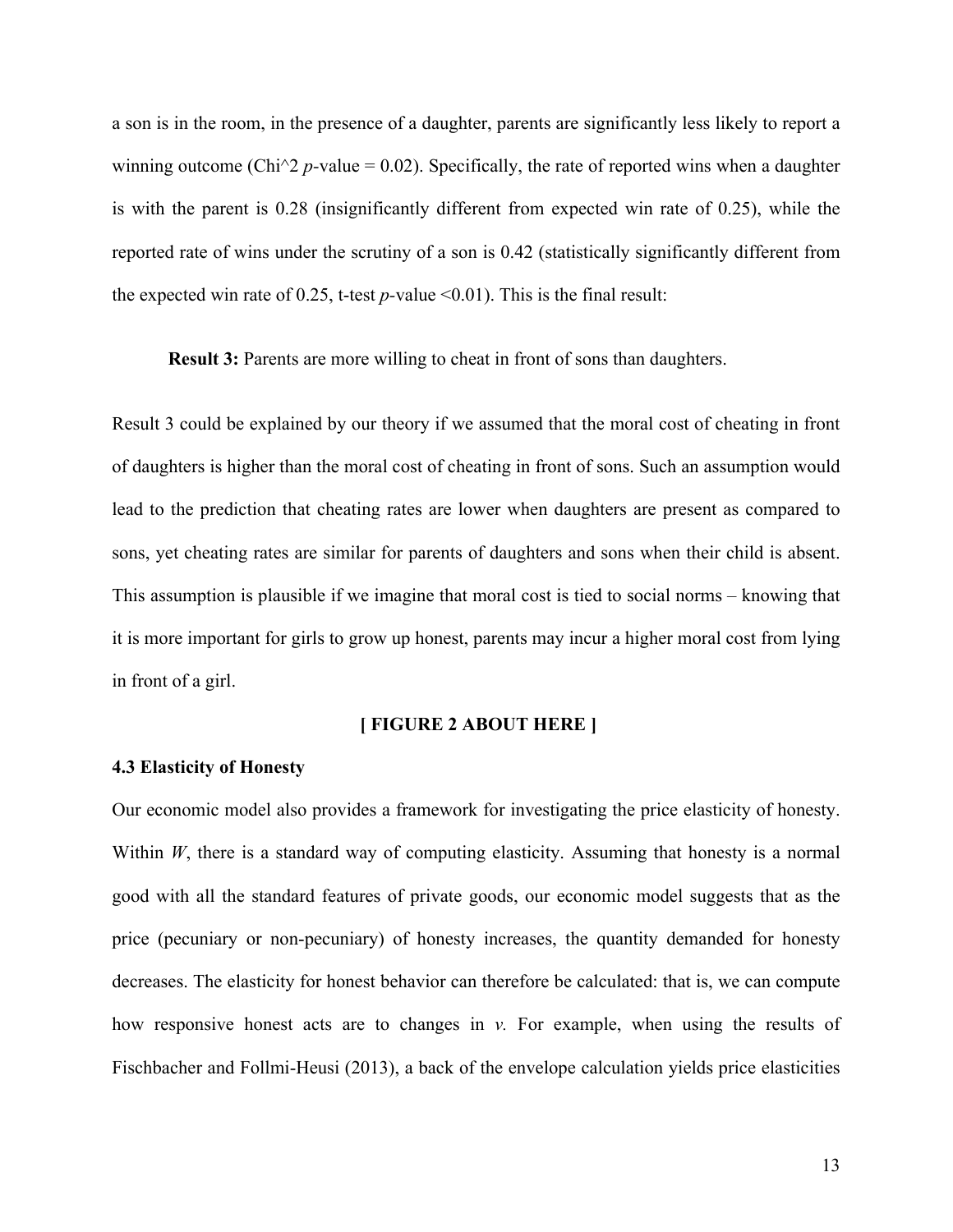of -0.38 and -0.69. In Gneezy (2005), two elasticities also emerge from the empirical results, -  $0.17$  and  $-0.33$ .<sup>8</sup> These figures point to our conclusion that the demand for honesty is relatively inelastic. This is interesting because one could now conclude that the contextual estimates that we find, and the broader literature finds, show the importance of context in determining how honesty responds to price.

## **5. Discussion & Conclusion**

When humans are given the chance to behave dishonestly (e.g. they have the opportunity to cheat to their own advantage), Becker (1968) predicted their behavior would be determined by the costs and benefits of their actions. In fact, the decision to act dishonestly seems to be influenced by a much broader set of variables than these. Further, related literature suggests that individuals trade-off between the pecuniary value of dishonest acts and the moral and self-image costs that can result from cheating.

We proposed a model that incorporates moral costs and can shed light on the underlying channels through which context may influence decisions to behave dishonestly. The central prediction of our model is that a higher moral cost results in a lower rate of dishonesty. We tested the model using a field experiment with parent-child pairs to investigate the willingness of parents to lie about the outcome of a coin toss when 1) the child is present or absent and 2) when the benefit of the lie is to the parent or to the child.

<sup>&</sup>lt;sup>8</sup> In Fischbacher and Follmi-Heusi (2013), subjects roll a die and then self-report the number. They are paid the number they report, unless they report six in which case they earn zero. Thus, if there are no costs to lying and people are earnings maximizers, everyone should report 5. The price of an honest report X is the difference between what they could have earned by lying  $(5)$  and their report X, unless X=6 in which case the price is 5. Using the percent of subjects who received each payout (0-5), we computed quantity of each report as a function of price using Matlab's polyfit function for the first and second degree polynomial. Letting Qn be the n degree polynomial, we have: Q1=-5.82P+31.23 and Q2=1.35^2-12.59P+35.74. To evaluate the elasticity, we assumed the weighted average (Pavg=1.48) and the corresponding quantities are Q1=22.6 and Q2=20.06. Thus, E1=-0.38 and E2=-0.69. In Gneezy (2005) one can calculate similarly, and discover elasticity values of -0.17 and -0.33.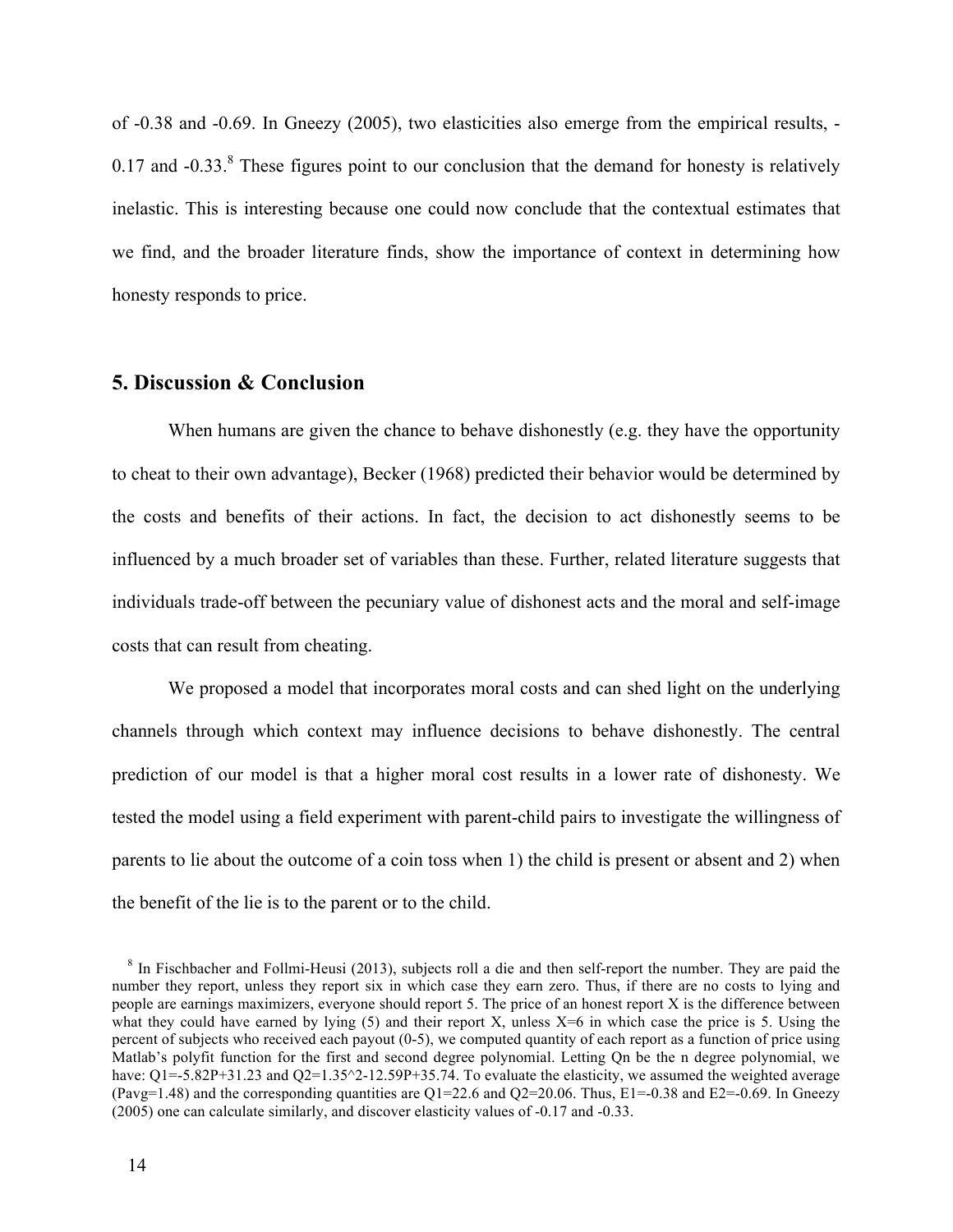Consistent with a broad literature, we find cheating rates are significantly affected by context. Specifically, our data points to three major conclusions. First, parents are significantly less likely to act dishonestly when the child is in the room, pointing to the importance of scrutiny and moral cost. Second, parents are least dishonest when the child is in the room and the payoff (gift) is a toy for the child rather than cash for the parent. Third, the child's gender matters: parents are significantly more likely to cheat in front of sons than daughters. Our results provide evidence for the importance of moral costs in settings where dishonesty is possible, and support our theory.

In addition to shedding light on the moral costs, our paper also provides some evidence on the transmission of honesty (and dishonesty) in society. The diminished impulse to lie in front of their own child suggests that parents may attempt to model honest behavior to children, thereby transmitting honesty. This result connects to the literature on inter-generational transfer of preferences, and provides micro-level evidence that parents invest in their child's noncognitive human capital. Thus, while some parents may choose to act dishonestly in private, they also seem aware of the benefits of modeling honest behavior to their children.

Our results may thus provide insights into the origins of dishonesty: gender differences in cheating rates among adults could be driven by differences in the way girls and boys are socialized by parents at early ages. This is consistent with the findings of Hayes and Carver (2014), who find that children who are exposed to lying adults are also more likely to lie. Combining this with the findings of our paper, one might speculate that adult males are found to lie more often than adult females because, in part, parents constrain their lying behavior to a greater degree under the scrutiny of daughters than sons. In addition, given the differences in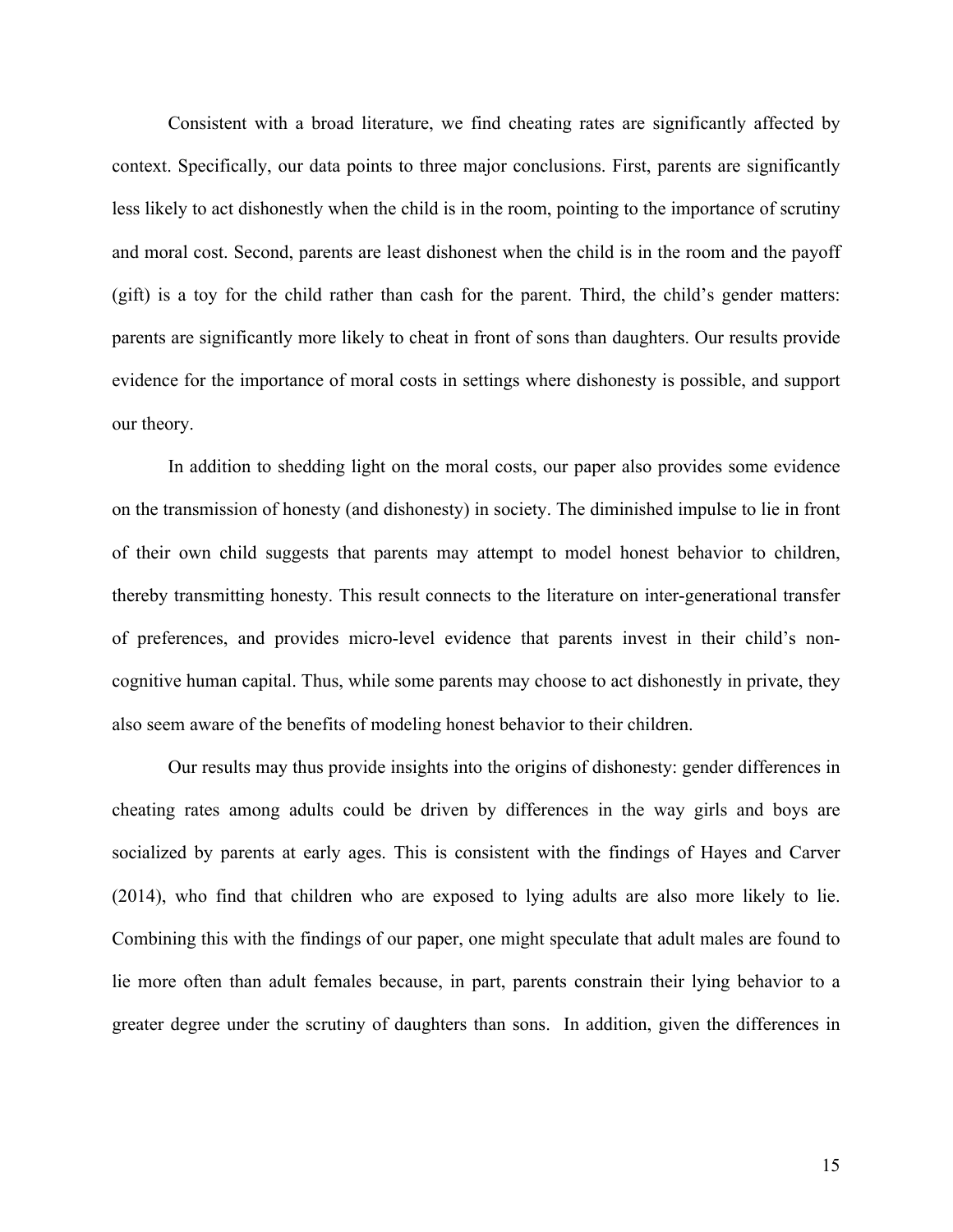dishonesty our participants have observed among adults in their daily lives, it is possible that they feel more morally obligated to be honest in front of daughters than in front of sons.

Finally, this research also contributes to our general understanding of how cheating to help another may differ from cheating to help oneself. In line with Gino et al. (2013), when their child was not present the parents in our study were more likely to lie to benefit their child than to benefit themselves. Indeed, a recent paper that investigates the transmission of lying behavior among socially connected individuals finds that an individual's lying tendencies can be predicted by the lying tendencies of his or her friends and family members (Mann et al., 2014).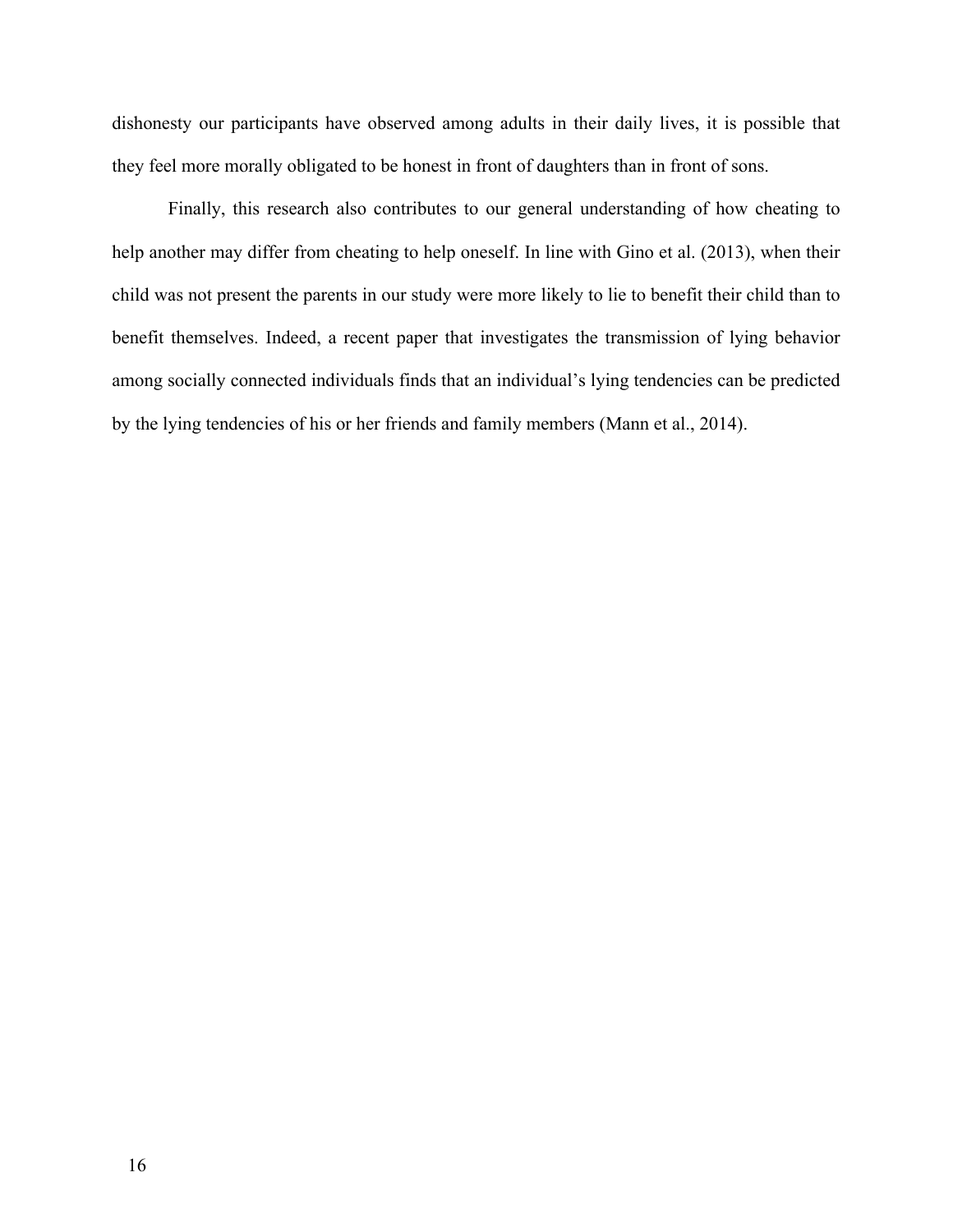## **7. References**

- Abeler, Johannes, Anke Becker, and Armin Falk. "Representative Evidence on Lying Costs." *Journal of Public Economics*, 2014. doi:10.1016/j.jpubeco.2014.01.005.
- Akerlof, George A., and Rachel E. Kranton. "Economics and Identity." *Quarterly Journal of Economics* 115, no. 3 (2000): 715-53. doi:10.1162/003355300554881.
- Akerlof, George A., and Rachel E. Kranton. "Identity and the Economics of Organizations." *Journal of Economic Perspectives* 19, no. 1 (2005): 9-32. doi:10.1257/0895330053147930.
- Alm, James, Betty R. Jackson, and Michael Mckee. "Getting the Word Out: Enforcement Information Dissemination and Compliance Behavior." *Journal of Public Economics* 93, no. 3-4 (2009): 392-402. doi:10.1016/j.jpubeco.2008.10.007.
- Ariely, Dan. *The (Honest) Truth About Dishonesty: How We Lie to Everyone-- Especially Ourselves*. UK: HarperCollins, 2012.
- Azar, Ofer H., Shira Yosef, and Michael Bar-Eli. "Do Customers Return Excessive Change in a Restaurant?" *Journal of Economic Behavior & Organization* 93 (2013): 219-26. doi:10.1016/j.jebo.2013.03.031.
- Beck, Lisa, and Icek Ajzen. "Predicting Dishonest Actions Using the Theory of Planned Behavior." *Journal of Research in Personality* 25, no. 3 (1991): 285-301. doi:10.1016/0092-6566(91)90021-H.
- Becker, Gary S. "Crime and Punishment: An Economic Approach." *Journal of Political Economy* 76, no. 2 (1968): 169. doi:10.1086/259394.
- Bisin, Alberto, and Thierry Verdier. "The Economics of Cultural Transmission and the Dynamics of Preferences." *Journal of Economic Theory* 97, no. 2 (2001): 298-319. doi:10.1006/jeth.2000.2678.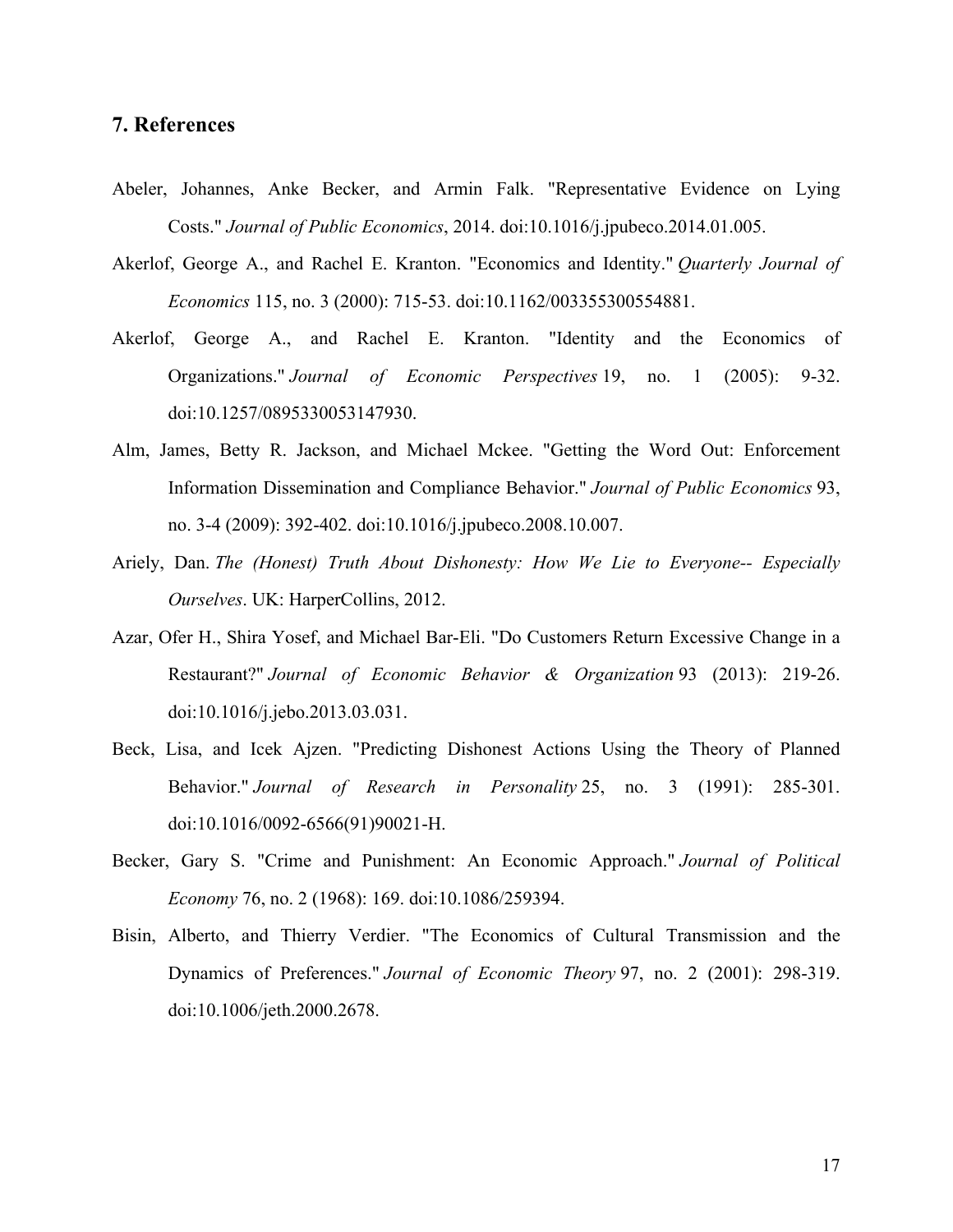- Bucciol, Alessandro, and Marco Piovesan. "Luck or Cheating? A Field Experiment on Honesty with Children." *Journal of Economic Psychology* 32, no. 1 (2011): 73-78. doi:10.1016/j.joep.2010.12.001.
- Bucciol, Alessandro, Fabio Landini, and Marco Piovesan. "Unethical Behavior in the Field: Demographic Characteristics and Beliefs of the Cheater." *Journal of Economic Behavior & Organization* 93 (2013): 248-57. doi:10.1016/j.jebo.2013.03.018.
- Cappelen, Alexander W., Erik Ø. Sørensen, and Bertil Tungodden. "When Do We Lie?" *Journal of Economic Behavior & Organization* 93 (2013): 258-65. doi:10.1016/j.jebo.2013.03.037.
- Cazzaniga, Michael S. "Consciousness and the Cerebral Hemispheres." In *The Cognitive Neurosciences*. Mit Press, 1995.
- Charness, Gary, and Martin Dufwenberg. "Promises and Partnership." *Econometrica* 74, no. 6 (2006): 1579-601. doi:10.1111/j.1468-0262.2006.00719.x.
- Chen, Jingnan, and Daniel Houser. "Promises and Lies: An Experiment on Detecting Deception." *ICES Working Paper, No 1038*, 2013.
- Cunha, Flavio, and James J. Heckman. "Investing in Our Young People." *Rivista Internazionale Di Scienze Sociali* 117, no. 3 (2009): 387-418. doi:10.3386/w16201.
- Depaulo, Bella M., Deborah A. Kashy, Susan E. Kirkendol, Melissa M. Wyer, and Jennifer A. Epstein. "Lying in Everyday Life." *Journal of Personality and Social Psychology* 70, no. 5 (1996): 979-95. doi:10.1037//0022-3514.70.5.979.
- Dreber, Anna, and Magnus Johannesson. "Gender Differences in Deception." *Economics Letters* 99, no. 1 (2008): 197-99. doi:10.1016/j.econlet.2007.06.027.
- Erat, Sanjiv, and Uri Gneezy. "White Lies." *Management Science* 58, no. 4 (2012): 723-33. doi:10.1287/mnsc.1110.1449.
- Fischbacher, Urs, and Franziska Föllmi-Heusi. "Lies In Disguise-An Experimental Study On Cheating." *Journal of the European Economic Association* 11, no. 3 (2013): 525-47. doi:10.1111/jeea.12014.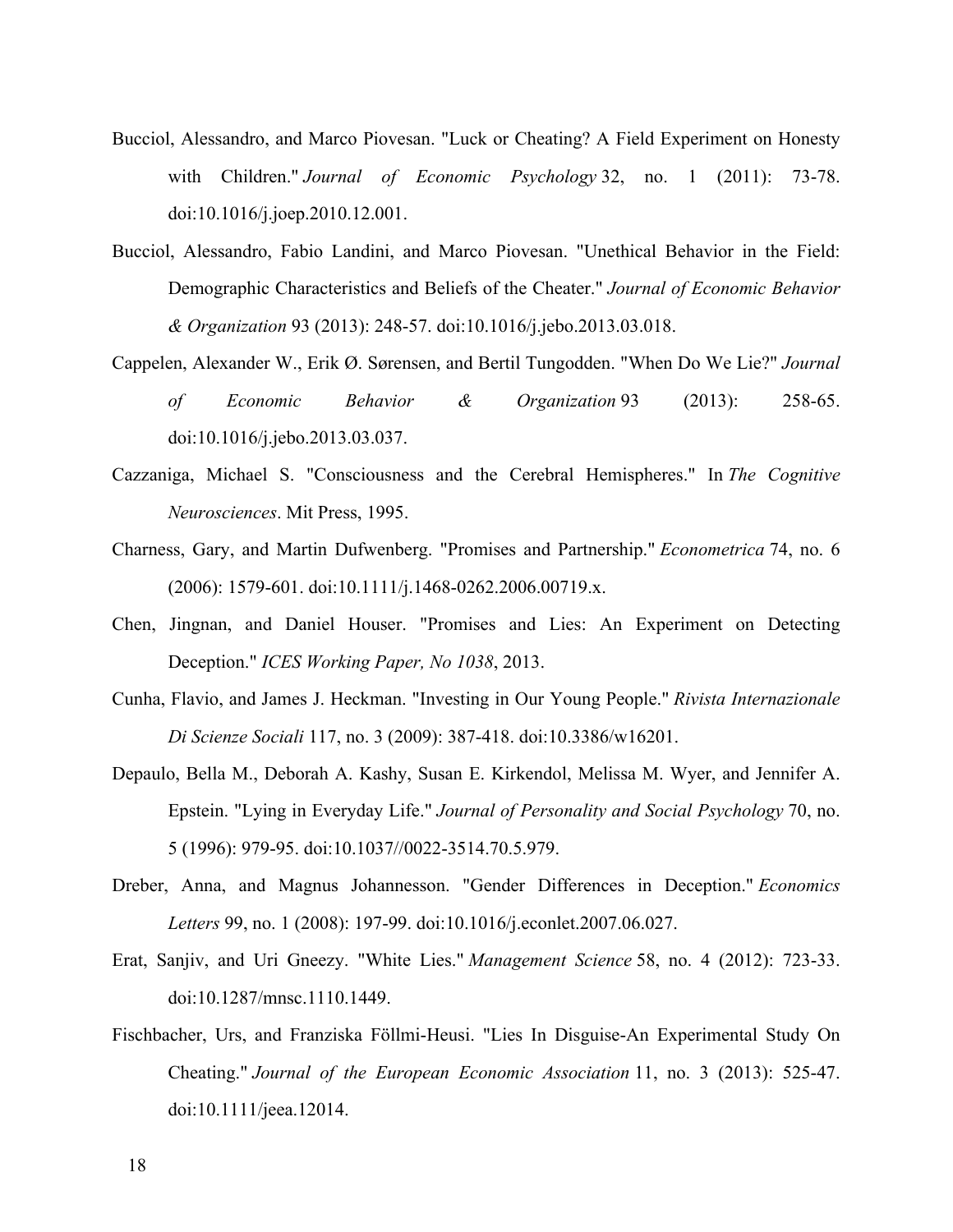- Fosgaard, Toke Reinholt, Lars Gaarn Hansen, and Marco Piovesan. "Separating Will from Grace: An Experiment on Conformity and Awareness in Cheating." *Journal of Economic Behavior & Organization* 93 (2013): 279-84. doi:10.1016/j.jebo.2013.03.027.
- Friesen, Lana, and Lata Gangadharan. "Individual Level Evidence of Dishonesty and the Gender Effect." *Economics Letters* 117, no. 3 (2012): 624-26. doi:10.1016/j.econlet.2012.08.005.
- Gino, Francesca, and Lamar Pierce. "Dishonesty in the Name of Equity." *Psychological Science* 20, no. 9 (2009): 1153-160. doi:10.1111/j.1467-9280.2009.02421.x.
- Gino, Francesca, and Lamar Pierce. "Lying to Level the Playing Field: Why People May Dishonestly Help or Hurt Others to Create Equity." *Journal of Business Ethics* 95, no. S1 (2010): 89-103. doi:10.1007/s10551-011-0792-2.
- Gino, Francesca, Erin L. Krupka, and Roberto A. Weber. "License to Cheat: Voluntary Regulation and Ethical Behavior." *Management Science* 59, no. 10 (2013): 2187-203. doi:10.1287/mnsc.1120.1699.
- Gino, Francesca, Shahar Ayal, and Dan Ariely. "Self-serving Altruism? The Lure of Unethical Actions That Benefit Others." *Journal of Economic Behavior & Organization* 93 (2013): 285-92. doi:10.1016/j.jebo.2013.04.005.
- Gneezy, Uri. "Deception: The Role of Consequences." *American Economic Review* 95, no. 1 (2005): 384-94. doi:10.1257/0002828053828662.
- Green, Stuart P. "Cheating." *Law and Philosophy* 23, no. 2 (March 2004): 137-85. http://www.jstor.org/stable/4150568.
- Greene, J. D., and J. M. Paxton. "Patterns of Neural Activity Associated with Honest and Dishonest Moral Decisions." *Proceedings of the National Academy of Sciences* 106, no. 30 (2009): 12506-2511. doi:10.1073/pnas.0900152106.
- Gur, Ruben C., and Harold A. Sackeim. "Self-deception: A Concept in Search of a Phenomenon." *Journal of Personality and Social Psychology* 37, no. 2 (1979): 147-69. doi:10.1037//0022-3514.37.2.147.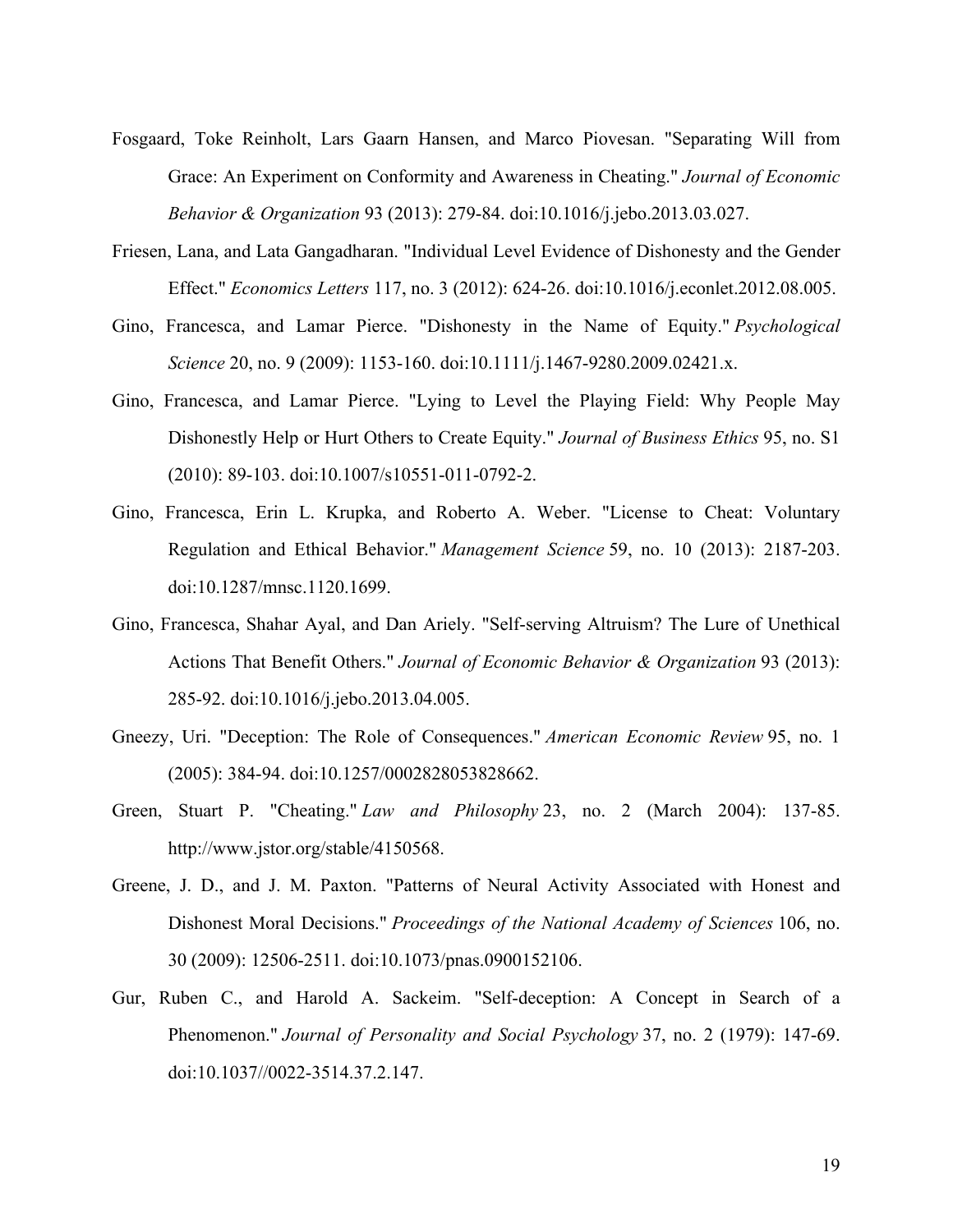- Hao, Li, and Daniel Houser. "Perceptions, Intentions, and Cheating." *ICES Working Paper, No 1039*, 2013.
- Harrison, Glenn W., and John A. List. "Field Experiments." *Journal of Economic Literature* 42, no. 4 (2004): 1009-055. doi:10.1257/0022051043004577.
- Harvey, Ann H., Ulrich Kirk, and George H. Denfield. "Monetary Favors and Their Influence on Neural Responses and Revealed Preferences." *The Journal of Neuroscience* 30, no. 28 (July 14, 2010): 9597-602. doi:http://dx.doi.org/10.1523/JNEUROSCI.1086-10.2010.
- Hays, Chelsea, and Leslie J. Carver. "Follow the Liar: The Effects of Adult Lies on Children's Honesty." *Developmental Science* 17, no. 6 (2014): 977-83. doi:10.1111/desc.12171.
- Hegarty, W. Harvey, and Henry P. Sims. "Some Determinants of Unethical Decision Behavior: An Experiment." *Journal of Applied Psychology* 63, no. 4 (1978): 451-57. doi:10.1037//0021-9010.63.4.451.
- Houser, Daniel, Stefan Vetter, and Joachim Winter. "Fairness and Cheating." *European Economic Review* 56, no. 8 (2012): 1645-655. doi:10.1016/j.euroecorev.2012.08.001.
- Jackson, Chris J., Stephen Z. Levine, Adrian Furnham, and Nicole Burr. "Predictors of Cheating Behavior at a University: A Lesson From the Psychology of Work." *Journal of Applied Social Psychology* 32, no. 5 (2002): 1031-046. doi:10.1111/j.1559-1816.2002.tb00254.x.
- Jordan, Alexander H. "The Dynamic Moral Self: A Social Psychological Perspective." In *Moral Self, Identity and Character: Prospects for a New Field of Study*, by Benoît Monin. Cambridge University Press, 2009.
- Levitt, Stevin D., and John A. List. "What Do Laboratory Experiments Measuring Social Preferences Reveal About the Real World." *Journal of Economic Perspectives* 21, no. 2 (2007): 157-74. doi:10.1257/jep.21.2.153.
- Maccoby, Eleanor E. "The Role of Parents in the Socialization of Children: An Historical Overview." *Developmental Psychology* 28, no. 6 (1992): 1006-017. doi:10.1037/0012- 1649.28.6.1006.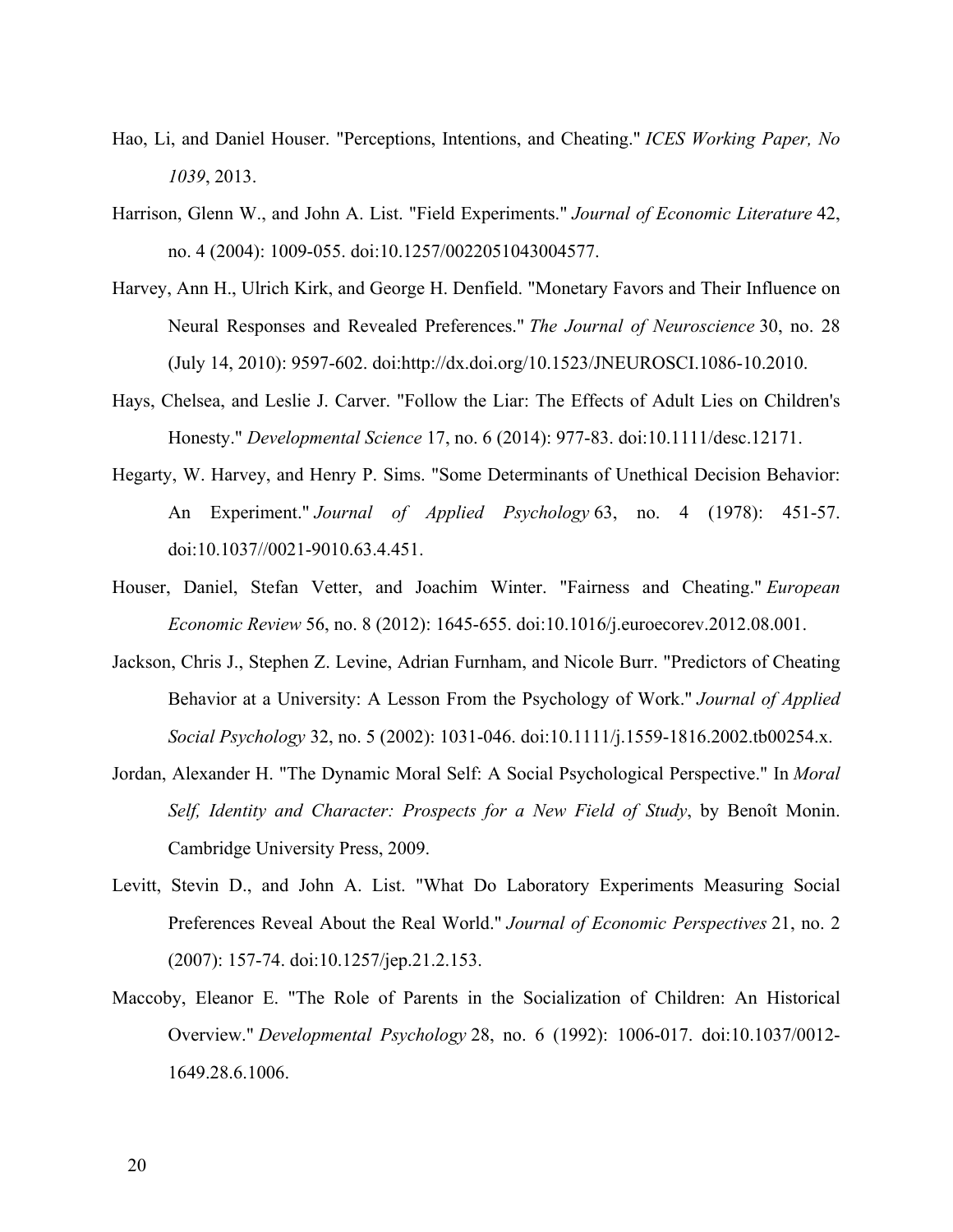- Mann, Heather, Ximena Garcia-Rada, Daniel Houser, and Dan Ariely. "Everybody Else Is Doing It; Exploring Social Transmission of Lying Behavior." *Working Paper*, 2014. doi:10.1371/journal.pone.0109591.
- Mazar, Nina, On Amir, and Dan Ariely. "The Dishonesty of Honest People: A Theory of Self-Concept Maintenance." *Journal of Marketing Research* 45, no. 6 (2008): 633-44. doi:10.1509/jmkr.45.6.633.
- Shaw, Alex, Natalia Montinari, Marco Piovesan, Kristina R. Olson, Francesca Gino, and Michael I. Norton. "Children Develop a Veil of Fairness." *Journal of Experimental Psychology: General*143, no. 1 (2014): 363-75. doi:10.1037/a0031247.
- Sutter, Matthias. "Deception Through Telling the Truth?! Experimental Evidence From Individuals and Teams\*." *The Economic Journal* 119, no. 534 (2009): 47-60. doi:10.1111/j.1468-0297.2008.02205.x.
- Tibbetts, Stephen G. "Differences between Women and Men regarding Decisions to Commit Test Cheating." *Research in Higher Education* 40, no. 3 (June 1999): 323-42.
- Uddin, Lucina Q., Jan Rayman, and Eran Zaidel. "Split-brain Reveals Separate but Equal Selfrecognition in the Two Cerebral Hemispheres." *Consciousness and Cognition* 14, no. 3 (2005): 633-40. doi:10.1016/j.concog.2005.01.008.
- Vohs, Kathleen D., and Jonathan W. Schooler. "The Value of Believing in Free Will: Encouraging a Belief in Determinism Increases Cheating." *Psychological Science* 19, no. 1 (2008): 49-54. doi:10.1111/j.1467-9280.2008.02045.x.
- Ward, David A., and Wendy L. Beck. "Gender and Dishonesty." *The Journal of Social Psychology* 130, no. 3 (1990): 333-39. doi:10.1080/00224545.1990.9924589.
- Yang, Y. "Prefrontal White Matter in Pathological Liars." *The British Journal of Psychiatry* 187, no. 4 (2005): 320-25. doi:10.1192/bjp.187.4.320.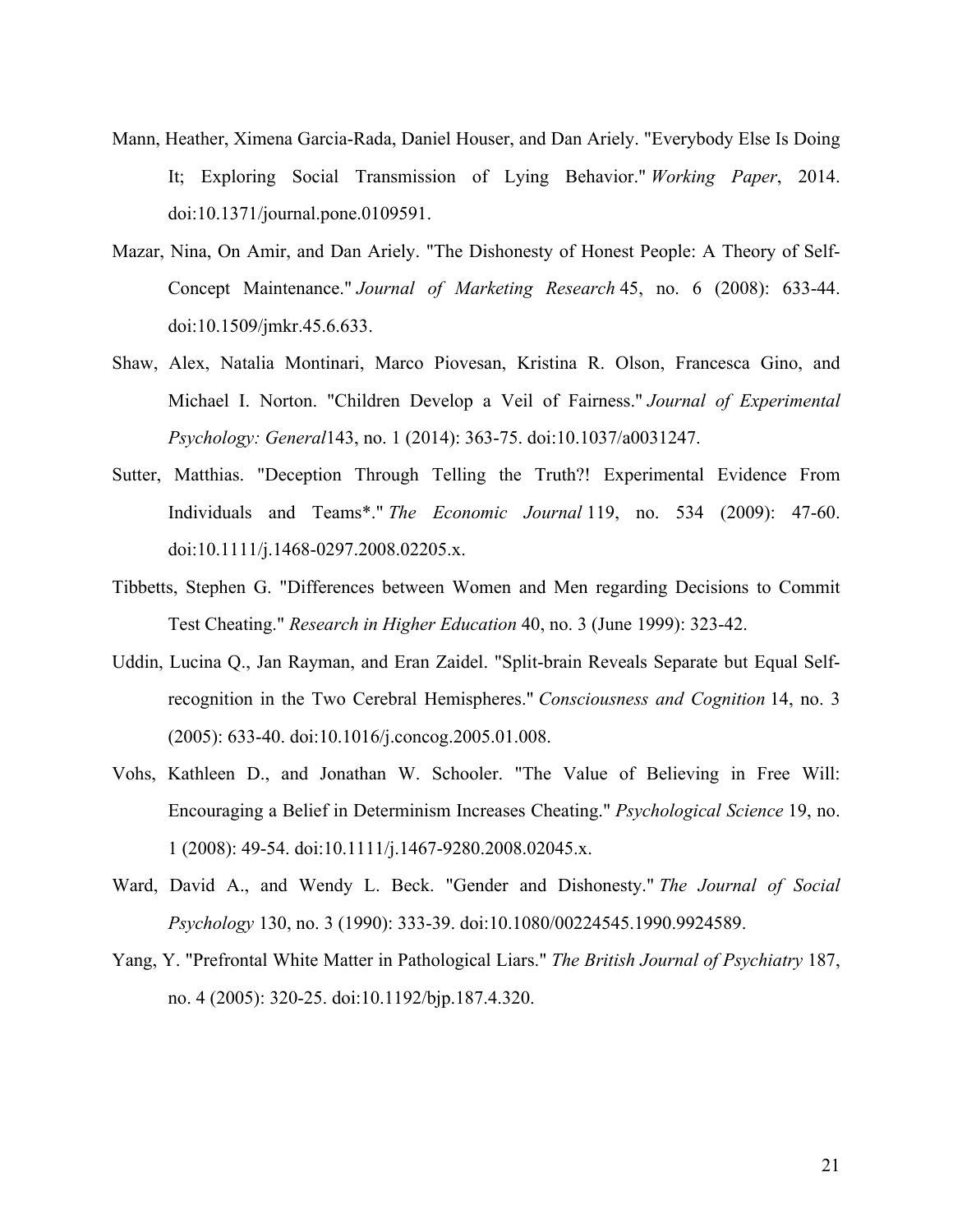## **TABLES AND FIGURES**

L

|  |  | <b>Table 1: Summary of Treatments</b> |  |
|--|--|---------------------------------------|--|
|--|--|---------------------------------------|--|

|                         | Parent & Child Together                                                 | Parent Alone (Child out of the room)                             |
|-------------------------|-------------------------------------------------------------------------|------------------------------------------------------------------|
| <b>Prize for Parent</b> | <b>PC P</b> - 34 parent-child pairs<br>(28 mother and 6 father pairs)   | Pa P - 38 parent-child pairs<br>(36 mother and 2 father pairs)   |
| <b>Prize for Child</b>  | <b>PC</b> $C - 42$ parent-child pairs<br>(35 mother and 7 father pairs) | Pa $C - 38$ parent-child pairs<br>(35 mother and 3 father pairs) |

## **Table 2: Winning Rates by Treatment**

| <b>Treatment</b> | <b>Frequency</b> | <b>Rate of Reported Wins</b> |
|------------------|------------------|------------------------------|
| PC C             | 42               | 0.286                        |
| PC P             | 34               | 0.382                        |
| Pa C             | 38               | 0.579                        |
| Pa P             | 38               | 0.342                        |

Note: The probability of winning is 25% in all treatments.

|                      | (1)          |
|----------------------|--------------|
|                      | Reported Win |
|                      |              |
| Child Present Dummy  | 0.150        |
|                      | (0.497)      |
| Gift for Child Dummy | $0.844*$     |
|                      | (0.476)      |
| Interaction          | $-1.401**$   |
|                      | (0.689)      |
|                      |              |
| Observations         | 152          |
| Number of assessors  |              |

## **Table 3: Predictive Regressions of Winning**

Note: Standard errors in parentheses. Since 8 different research assistants carried out the study, this regression uses research assistant fixed effects.\*\*\* p<0.01, \*\* p<0.05, \* p<0.1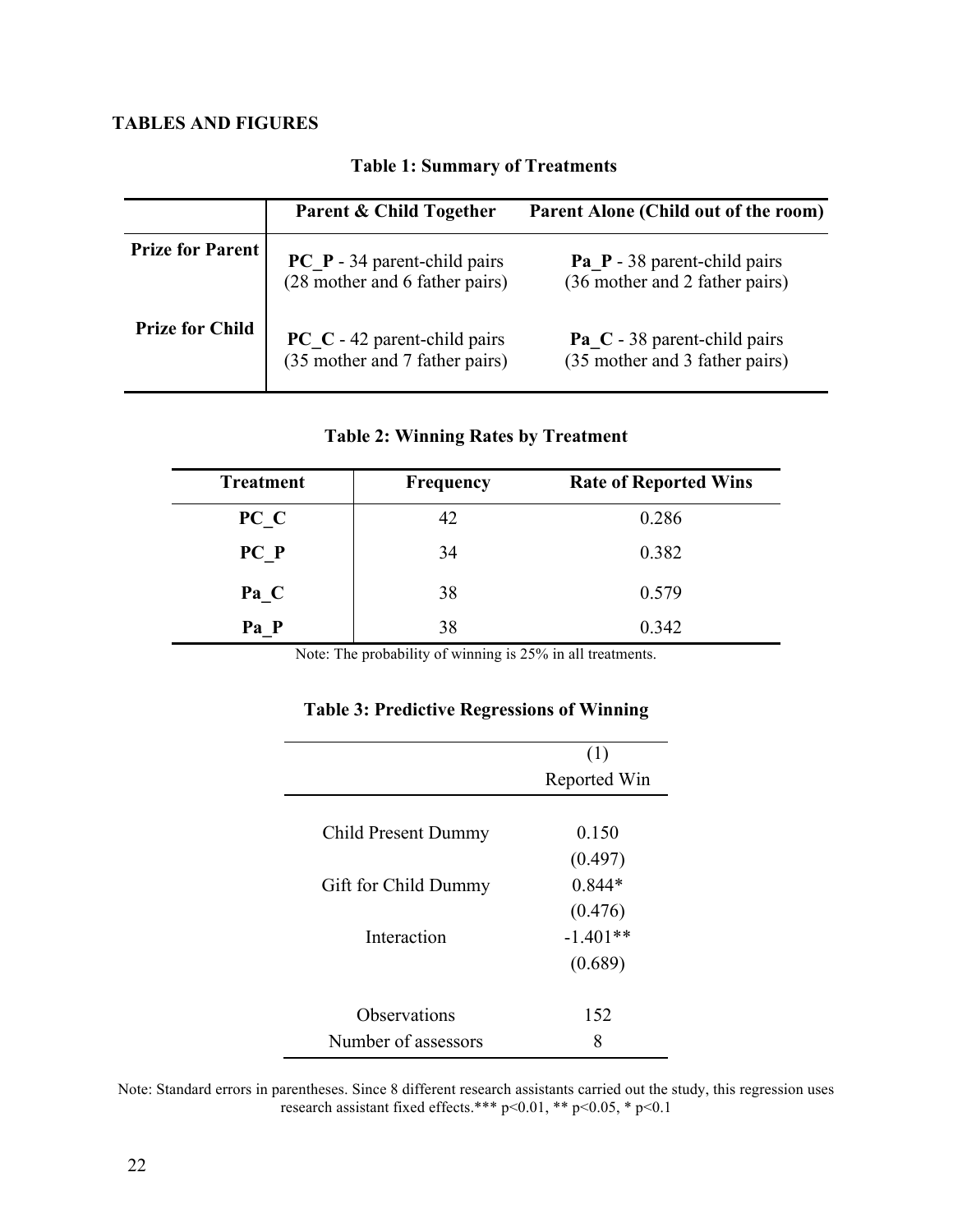

**Figure 1: Reported Rates of Winning by Treatment**

**Figure 2: Rates of Winning by Gender of the Child**



Note: 77 of the children are male and 75 of the children are female, split equally between the two categories (child with parent, and parent alone).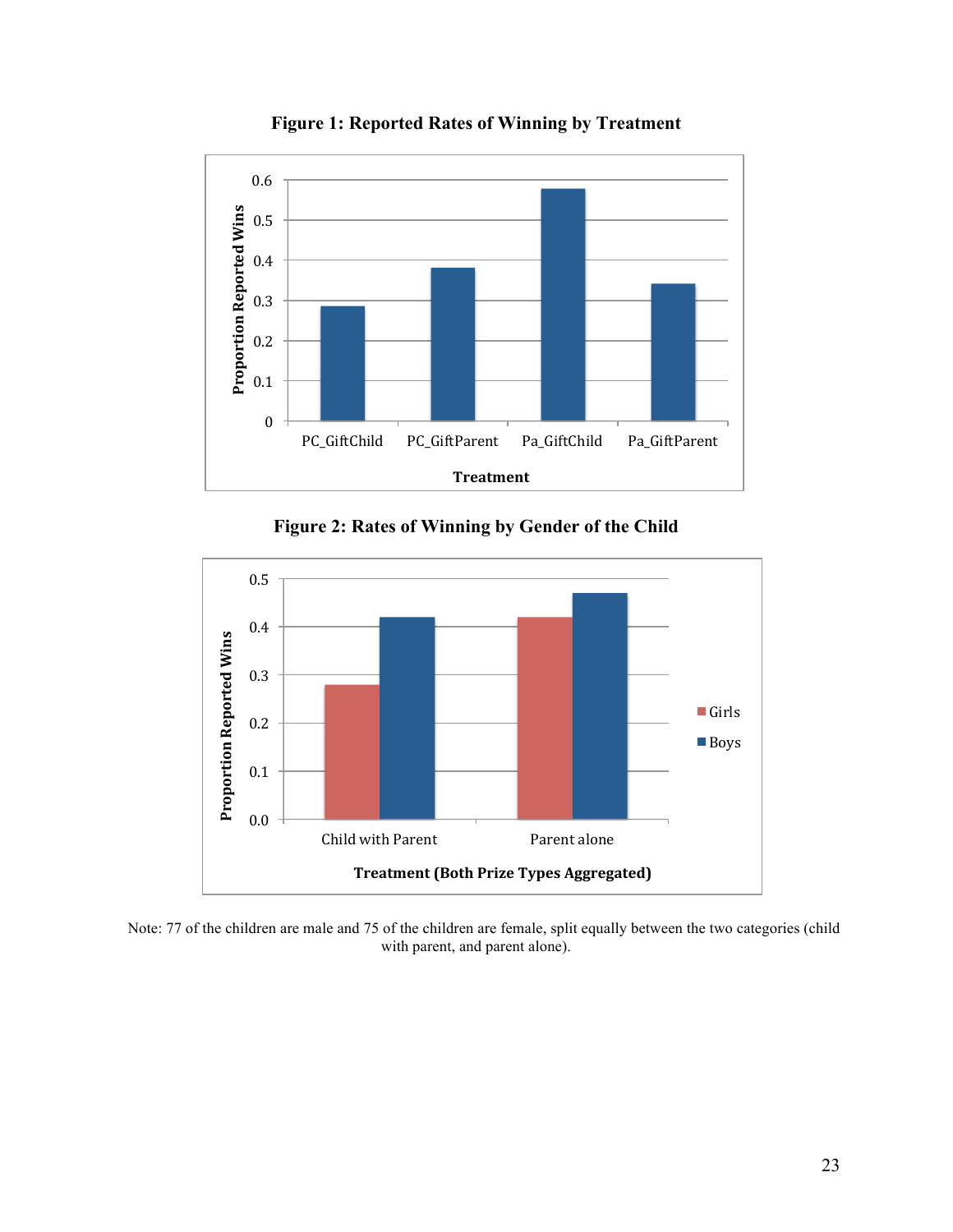#### **APPENDICES FOR WEB ONLY**

#### **Appendix A: Description of Study Environment**

#### **A.1. Griffin Early Childhood Center (GECC) Laboratory**

The studies were conducted at the Griffin Early Childhood Center (GECC) on July 26 and 27 in 2011 (Highland Campus Preschool). The GECC program was launched in August, 2010 and serves as a 'laboratory' for experiments of this sort. The GECC itself is a randomized field experiment testing the effects of different early childhood intervention programs for 3-5 year old children. Families from the 2010-11 and 2011-12 GECC cohorts were invited to participate in this incentivized "parent-child activity."<sup>9</sup> When participants are recruited into GECC, the optional activities that are part of the program are explained. Participants did not know what the activity was about when they signed up. Parents were told that they would receive \$10 just for coming, and have the chance to earn more prizes, for a "Coin Toss Activity" that would take around 15-20 minutes of their time. Some parents and children had previously participated in activities that are unrelated to this project.

At GECC, a standardized system is in place for recruitment. Each prospective participant receives a flyer describing the length of the study, who can participate, and the show up fee. Each participant then receives up to 2 emails asking if he/she would like to set up an appointment. The day before the appointment, the parent receives a reminder call and at that time can change the appointment time. Parents who do not show up receive a call asking if they would like to reschedule (if slots are available only).

#### **A. 2. Environment Setup**

We followed a standard procedure developed at GECC to conduct the study. Most experiments involving children at GECC are conducted one-on-one with the experimenter – in this case, the parent-child pair participated in the experiment with one experimenter assigned to each pair. Thus, in a sense there were 152 separate sessions of the experiment. One of the authors was in charge of implementing the study, including training staff, monitoring recruitment, observing the staff during the duration of the experiment, and monitoring data entry. We used 8

<sup>&</sup>lt;sup>9</sup> Note that the GECC was renamed to CHECC (Chicago Heights Early Childhood Center) in 2012, and is now known by the new name.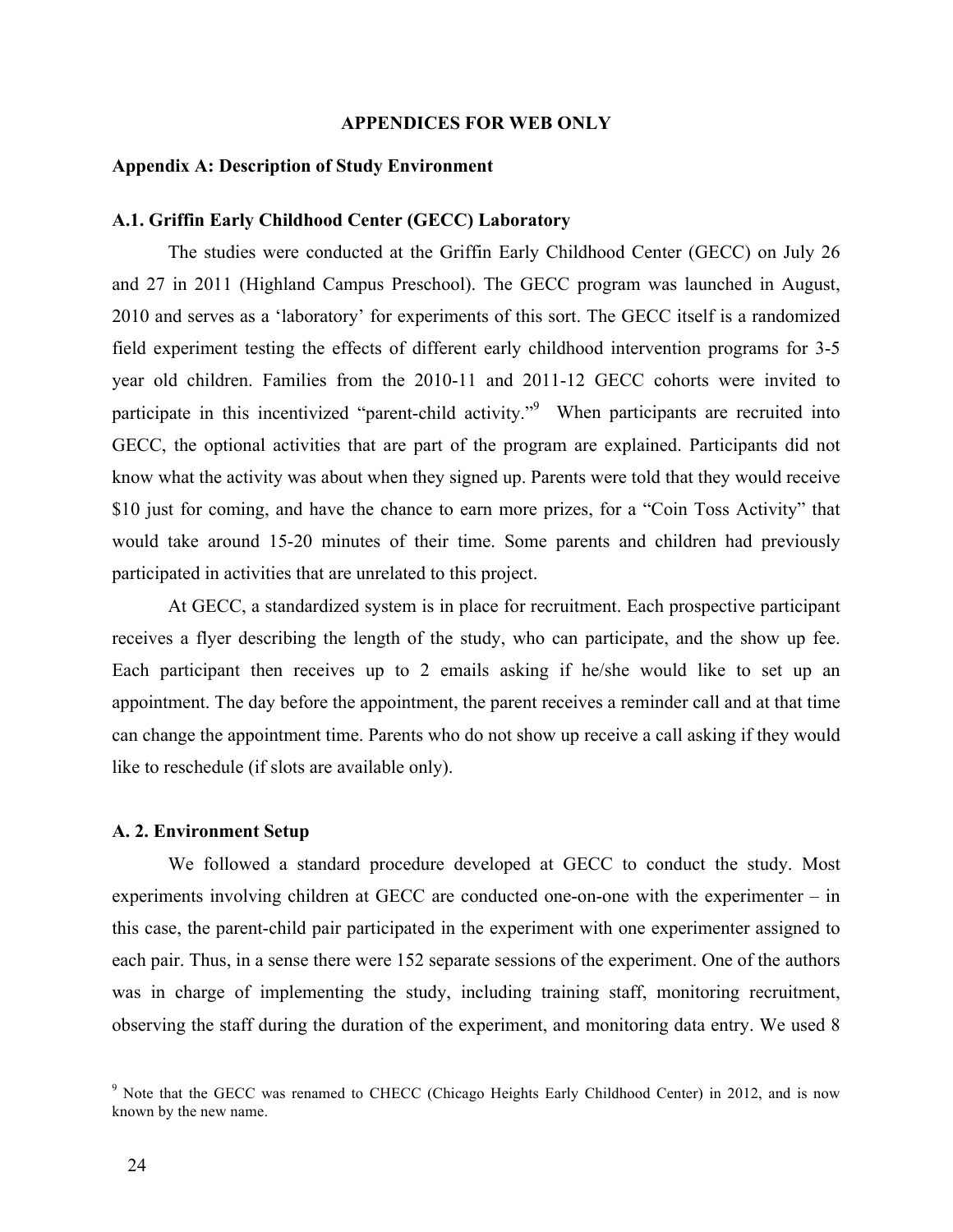different experimenters, who were all Research Assistants or full time staff at the University of Chicago working for the author and have experience in conducting other experiments at GECC. 5 of the experimenters were male, and 3 of the experimenters were female. 2 of the experimenters were fluent in Spanish, and conducted the experiment in Spanish for the Spanishspeaking parent-child pairs. The remaining experimenters conducted the experiment in English. The study also required the use of several waiting area assistants and babysitters, and check-in staff, who were also Research Assistants at the university or interns at the GECC.

#### **A.3. Procedure**

The parent/child pairs arrived at their appointment time to the sign-in desk, and were escorted to the waiting area, which had drawing activities available for children. Parent-child pairs who arrived with multiple parents (or multiple children) were asked to select which childparent pair will participate in the study. We recorded whether the mother or father participated as the parent. We do have some cases where two parents came with two children, in which case we have observations for 2 separate parent-child pairs within one family unit.

After the child felt comfortable in the environment, a waiting area assistant confirmed language preference and escorted the child to the next available experimenter. The waiting area assistant asked, "Are you ready to do the activity? I'm going to introduce you to my friend, do you want to come with me?" No child refused to do the activity. The matching of parent-child pairs to experimenter was random, since experimenters did not choose the pair and we were careful to instruct the waiting area assistant to bring the pair to the next available experimenter of the appropriate language.

Experimenters were given a schedule at the beginning of Day 1 that determined the random order in which they were to conduct the treatments. Different experimenters had different schedules in order to assure that different treatments were conducted on different times of the day. The callers who scheduled participants to session slots were not aware of the treatment schedule, and waiting room assistants were not aware of which experimenter was conducting which treatment at any one time, so assignment to treatment was also random.

Each experimenter had his/her own station, and experimenters were randomly assigned to stations on Day 1 and switched on Day 2. The Highland Campus Preschool consists of 5 large classrooms and two smaller experimentation rooms. For this experiment, 2 separate stations were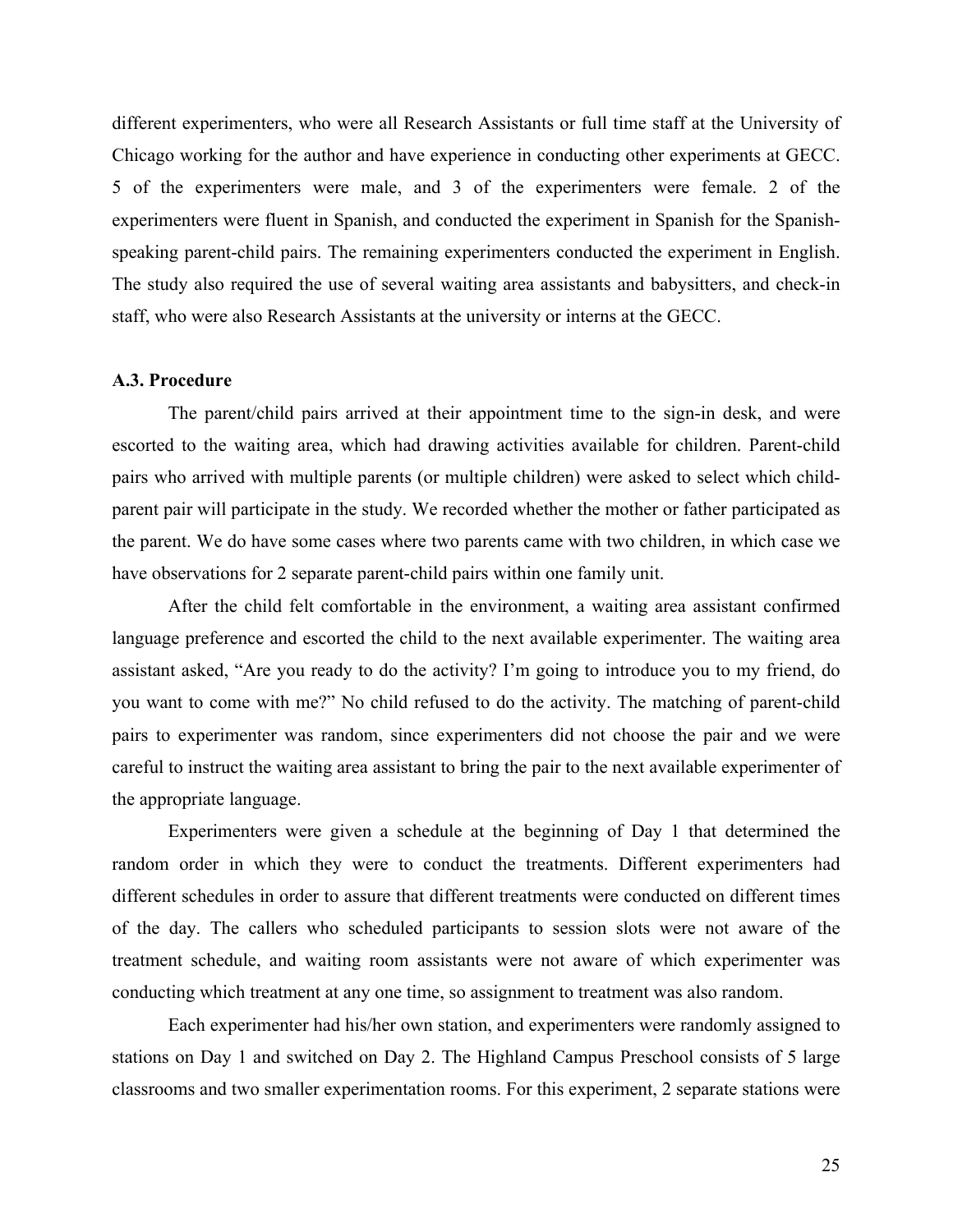created in each of 4 classroom using desks and room dividers to assure privacy, and 1 station was created in one of the smaller rooms, for a total of 13 stations.

Experiment instructions are available below. For consistency across experimenters, we employed a semi-automated procedure. The experimenter sat across from a laptop screen and next to the parent-child pair. Prior to the experimental sessions, we recorded the instructions in a video format, in which the experimenter acted as the "Activity Leader," while the character on the screen (played by one of the authors for the English version and a translator in the Spanish version) in the video explained the instructions to the parent-child pair out loud. The character on the screen was female in both the English and Spanish translation. No written instructions were distributed to parents. The instructions were interactive to assure understanding, involving stopping points in which the video character asked the child to repeat back an answer (.e.g., "What happens if both coins land green side up?). At these points, the Activity Leader stopped the video and asked the child to tell him/her the answer. Correction was done as needed, and parents were allowed to have their questions answered about the instructions at the end of the video demonstration (but not about the purpose of the experiment).

At one point during the video, the Activity Leader also displayed the appropriate prize incentive to subjects – several prizes were arranged in a clear box. The instructions also included a demonstration of the correct way to toss the coin, which was demonstrated both on-screen by the video character and in person by the Activity Leader. Finally, the parent was also asked to try a practice coin toss.<sup>10</sup>

After the instructions were read, the experimenter left the room (with or without the child, depending on treatment). The parent was instructed to flip the coin, record the outcome on the outcome sheet, and call for the experimenter when finished. The experimenter returned to the room either after approximately 5 minutes or after the parent came to the door to call for the experimenter. The experimenter checked to see if the parent-child pair won a prize, and if so, gave the prize to the parent-child pair. Then the experimenter gave the parent a short questionnaire to fill out in the waiting area at the completion of the study.

After the parent completed the questionnaire, the family proceeded to the check-out desk to receive the \$10 show up fee and sign out, and then left. Each child also received a small

<sup>&</sup>lt;sup>10</sup> The practice toss was conducted because during the pilot, parents complained about not knowing the "right" way to toss the coin. Thus, we devised a simple way to toss the coin that all parents were asked to follow.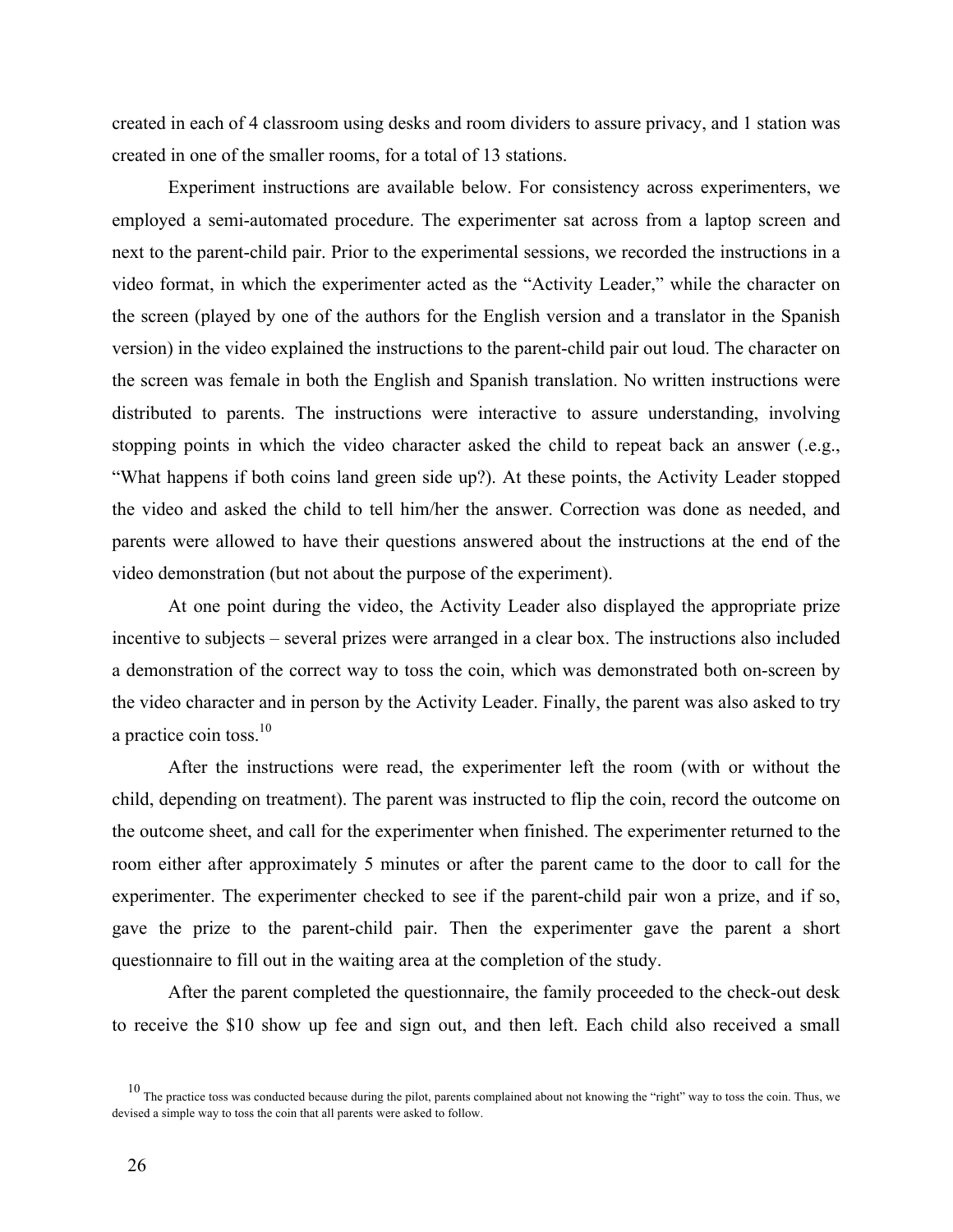"show up fee" regardless of the outcome of the coin toss, and was allowed to pick out one or two small items from a clear box containing stickers, small candies, and erasers. The child was told about the show up fee at the beginning of the experiment instructions – "at the end of the game you will get some stickers for playing the game, ok? So pay attention to the rules!"

The parent-child pairs who completed the study generally did not interact with the parentchild pairs who had just arrived, primarily because the parents who had just completed the experiment were completing the surveys and getting ready to check out so that they could receive the \$10 show up fee, and the new arrivals were promptly getting assigned to an experiment station and leaving the waiting area. We did have assistants in the waiting area at all times, and we never noted any discussion of the experiment design or outcome.

#### **Appendix B: Experiment Instructions (Child Prize, Parent and Child Together – PC\_C)**

## **STAGE 1: GREETING**

Hello! I'm Miss Anya! And this is Mr. Teddy Bear! Nice to meet you!

#### *in Spanish: Hola, me llamo Jennie!*

First of all, thanks for playing with us today. Teddy and I are going to help your Activity Leader today. I'm going to be talking to the kid in the room, so if I say YOU that means YOU, and if I say your parent, that means your mom or dad, okay?

[*To child]* At the end of the game, you will get some stickers and a candy for playing the game. Okay? So pay attention to the rules!

Also, today there will be the chance to win an extra prize.

### **STAGE 2: GAME**

*[To parent]* Here is the sheet that your parent will take notes on for the game. In this game, you are going to toss two coins to find out whether you will win a prize.

*We will use two coins like this, with a blue and a green face (show coins)* Leader, can you show the coins?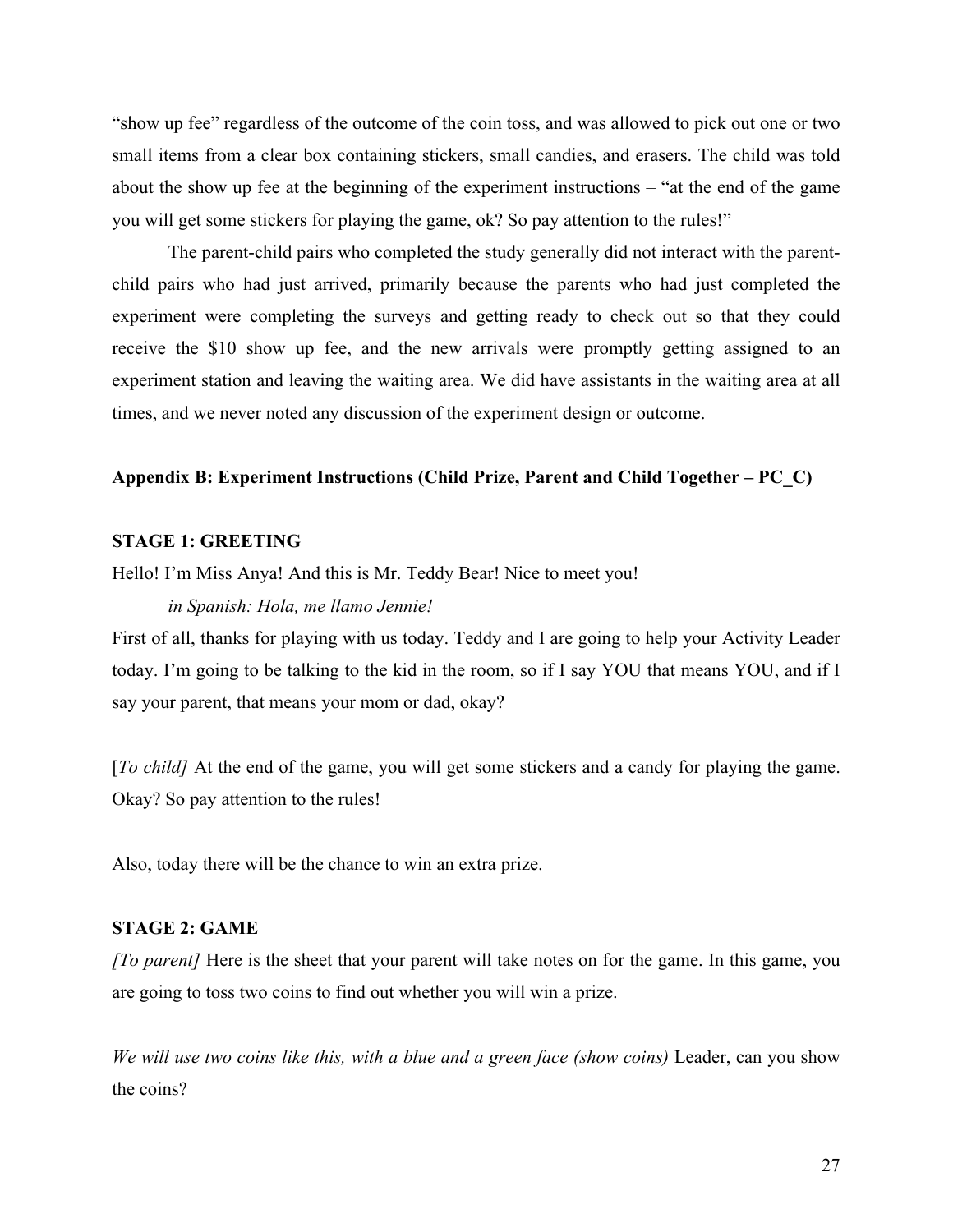Both of you have a different job to do. Please only do the job that we ask you, okay?

*[To Parent]* Your parent is going to toss both of the coins. Then your parent is going to record the outcome on the sheet. Leader, can you show on the sheet while I talk about it? YOU get a prize if both coins land on GREEN, but you do **NOT** get a prize if each coin lands on a different color or if both coins land on BLUE. That means if both coins land GREEN side up, you will get a prize. But, if both coins land BLUE side up, you will **not** get a prize. And, if one coin lands BLUE side up but the other coin lands GREEN side up, you will **not** get a prize. When the coin toss is done, your parent is going to record the outcome on the recording sheet.

*[To Child]* Your job is going to be to match some cards to the side the coin lands on. You get 4 cards – two BLUE and two GREEN. Leader, can you show the cards? \_\_\_\_\_\_\_ Great. Hold on to them. When your mom/dad tosses the coins, see whether they landed BLUE or GREEN up. Then put the two cards that match the coin toss on the table. If both coins land BLUE side up, you put up both BLUE cards. Leader, can you show that? If both coins land GREEN side up, you put up both GREEN cards. Leader, can you show that? But if one coin lands BLUE side up and the other coin lands GREEN side up, you put up a green card and a blue card. Leader, can you show that? Your second job will be to hand the sheet your mom/dad filled out back to me. Leader, can you show the sheet again? \_\_\_\_\_\_\_\_\_

### *Question Set 1*

*Now, do you remember whose job it is to toss the coins? [Parent's job] Do you remember whose job it is to match the cards? [child's job] Will you stay with your parent or go with the leader for the next part? [Stay] Whose job is it to hand the outcome sheet back to me? [Child's job]*

#### **STAGE 3: THE OUTCOME**

Now let's talk about how to record the outcome. On this sheet, your parent is going to circle what happened. GREEN means that both coins landed on GREEN and then you [child] get a prize. BLUE means that both coins landed on BLUE, and DIFFERENT means each coin landed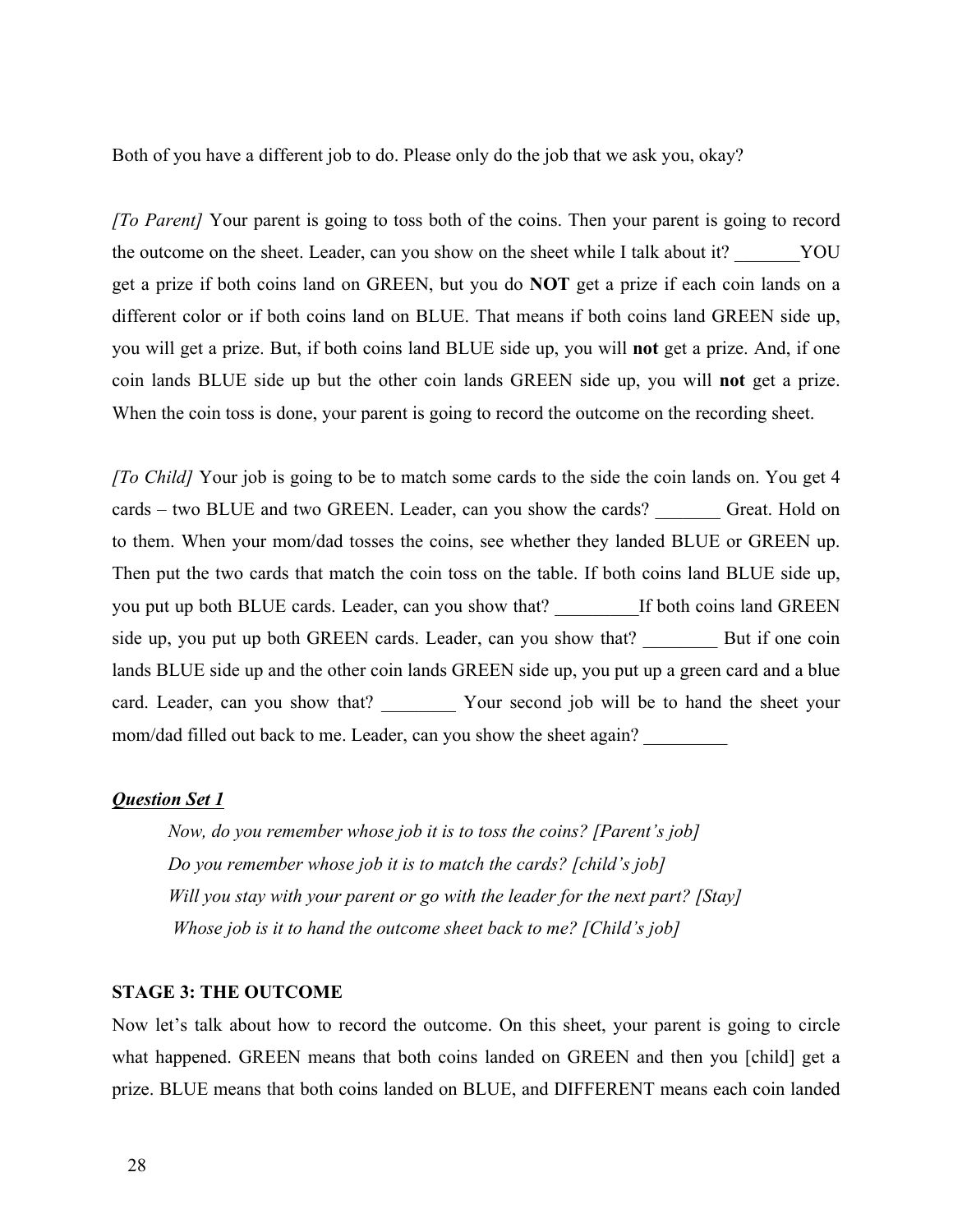on a different color and then you [child] **do not** get a prize.

Let's see an example. If the Leader tossed the coins and got TWO GREEN, the Leader will circle this outcome [GREEN]. Leader, please show what you would circle! Then, we know that the Leader will get a prize. But if the Leader tossed the two coins and got ONE BLUE and ONE GREEN, the Leader will circle this outcome. Then, we know that the Leader will **not** get a prize. Leader, please show what you would circle! [Demonstrate on a laminated sample sheet].

## *Question Set 2*

*[To child]* Now, if your mom/dad tossed two coins and got TWO BLUE, can you point to the outcome that he/she would circle? [ask child to point. That's right, or No, its this one. And this means there would **not** be a prize]

[*To Child]* Now, if I tossed two coins and got one blue and one green, which cards are you going to put on the table? [That's right, this card and this card. / No, you put this card and this card.]

Now, remember – if both coins land on GREEN, do you get a prize or not? [Yes, that's right, you get a prize / or No, if both coins are GREEN color, that means you will not get a prize.

But if both coins land on BLUE, do you get a prize or not? [That's right, you don't get a prize /or No, you don't get a prize, you only get a prize if they both land GREEN side up.]

But if one coin lands on BLUE, and one coin lands on GREEN, do you get a prize or not? [That's right, you don't get a prize /or No, you don't get a prize, you only get a prize if they both land GREEN side up.]

## **STAGE 4: PRIZES**

Now let's see the prizes you can get.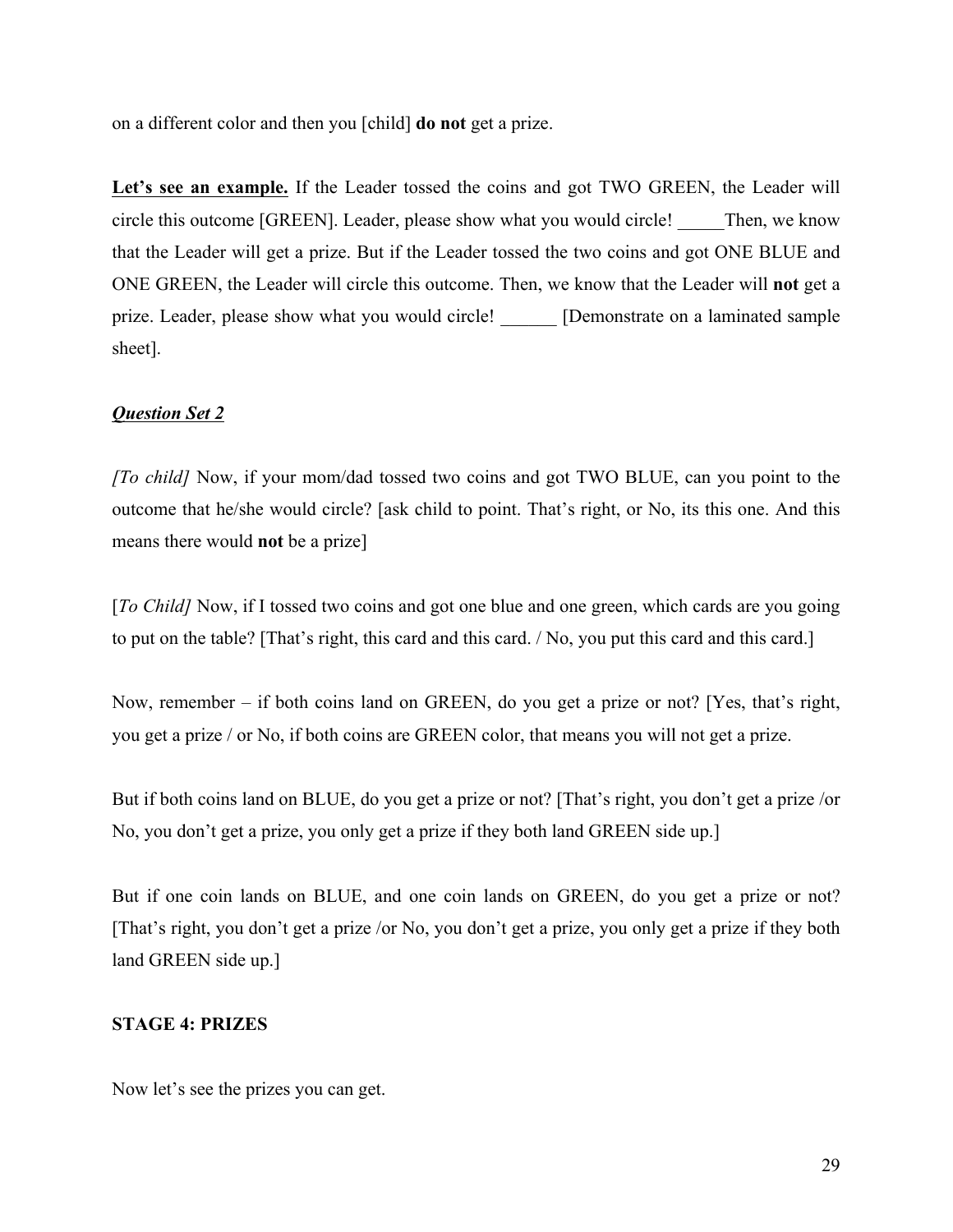Leader, please show the prizes! If you win the game, you can pick from one of these prizes [show a bin of several different toys].

But remember, no matter what is the outcome, you will get stickers and a candy for doing a good job in the game.

## **STAGE 5: PLAYING THE GAME**

Now the Leader is going to show your parent how to flip the coin and then the leader will leave the room. Please flip the coin the way the leader showed you, it is the easiest way. And only flip each coin **one time.** Hold the coin in your palm like this, and then toss it up in the air, like this and let it land on the table.

Go ahead and give it a try. (Great, you flipped it correctly/ or No, please flip it like *this* and try again). Leader, did they do it correctly?

How many times should your parent flip each coin? (That's right, you should only flip each coin one time / or You should flip each coin just one time, okay?)

**Nobody except you and your parent will see the outcome of the coin toss.** After your parent is done doing the coin toss and recording the outcome, your parent should go ahead and put the coins and cards back in this bin. Then your parent should give you the outcome sheet to show the leader. After the Leader gets back, the Leader will ask you to give back the outcome sheet and will look on the outcome sheet to see if you won a prize or not.

## *Question Set 3*

Do you remember, who will see the outcome of the coin toss? [That's right, only you will see the outcome. I won't see the outcome. / or, No, I won't see the outcome, only you will see the outcome]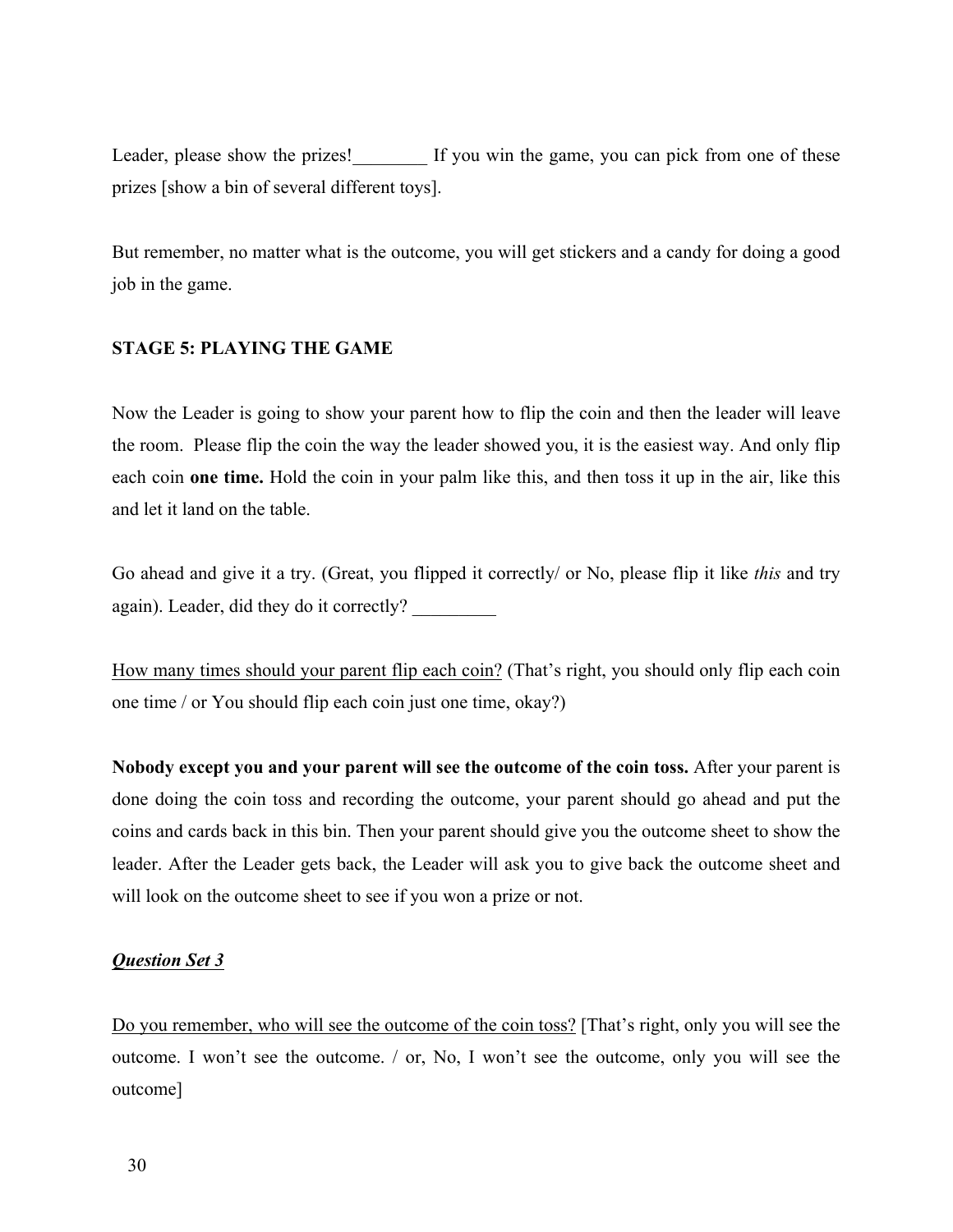You will have 5 minutes to play the game. The leader will leave the room. If you **finish early,**  just buzz the buzzer and the leader will come back!

Great, see you soon!

## **STAGE 7: RESULTS**

Hello, I am back. [You won a prize/ or You didn't win a prize]. Can you please fill out this short questionnaire before you leave? Thank you for playing the game.